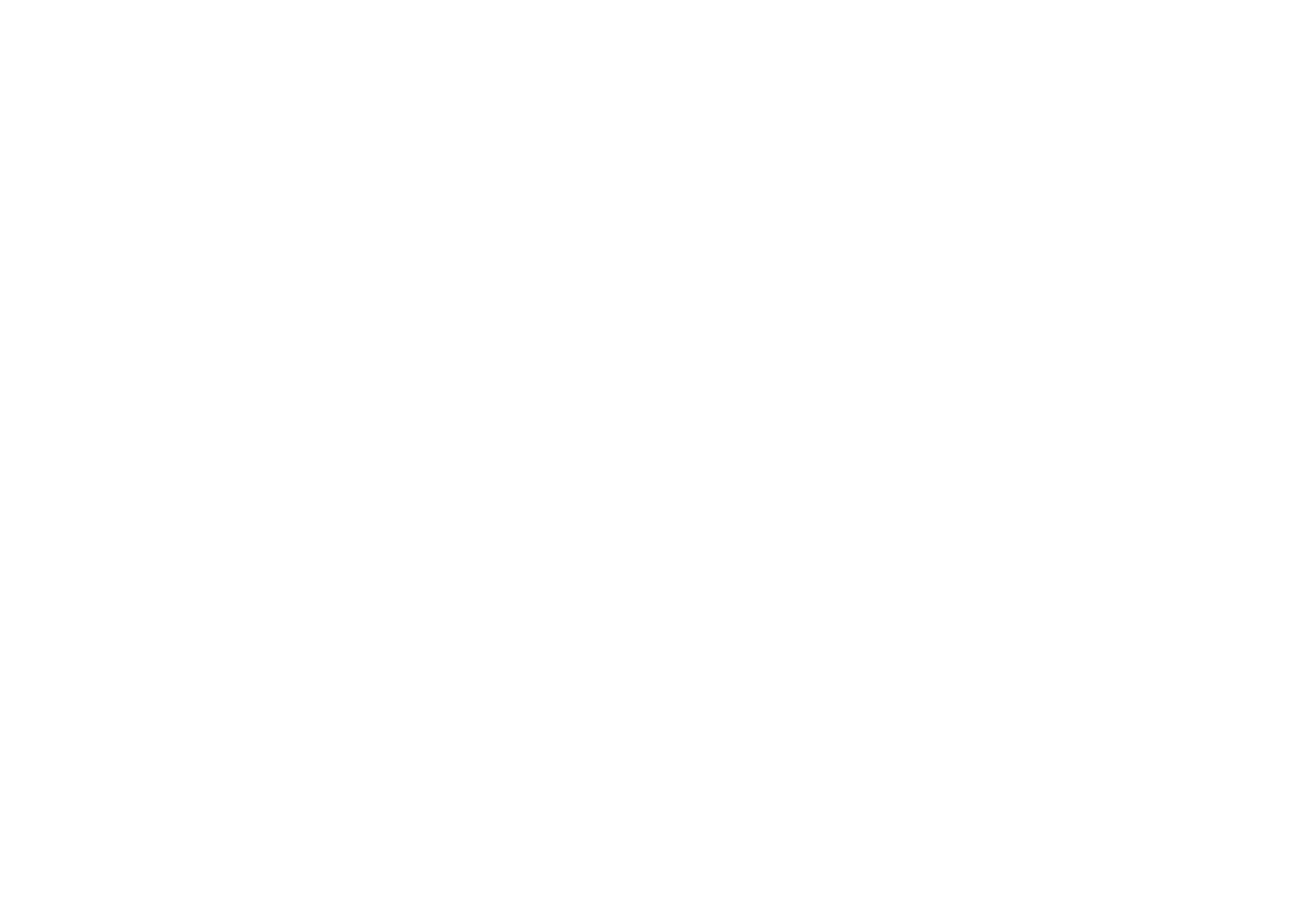# **Non-Western Anarchisms - Page 32 Non-Western Anarchisms - Page 32**

*Politics 1855-1985.* London: Zed Books

! Oved, Y. (2000) *Kibbutz Trends* [Journal] No.38, pg. 45

! Rao, N. (2002) *Bhagat Singh and the Revolutionary Movement* [Online] Available: http://revolutionarydemocracy.org/rdv3n1/bsingh.htm

- ! Stiobhard, (2001) *Libertarians, the Left and the Middle East* [Online] Available: http://members.tripod.com/~stiobhard/east.html
- $\star$  Van der Walt, L. (2002) (Personal Communication)
- ! Wolfe, J. (1993) *Working Women: Working Men: Sao Paulo and the Rise of Brazil's Industrial Working Class 1900-1955*. Durham: Duke University Press
- ! Zarrow, P. (1990) *Anarchism and Chinese Political Culture*. New York: Columbia University Press

*"The future of anarchism must be appraised within a global context; any attempt to localise it is bound to yield a distorted outcome. The obstacles to anarchism are, in the main, global; only their specifics are determined by local circumstances."*

**- Sam Mbah - Sam Mbah** 

*"To the reactionists of today we are revolutionists, but to the revolutionists of tomorrow our acts will have been those of conservatives"*

**- Ricardo Flores Magon**

**The text of this pamphlet was downloaded from: The text of this pamphlet was downloaded from: http://www.geocities.com/ringfingers/nonwesternweb.html**

> **The Author can be contacted at: The Author can be contacted at: ringfingers@yahoo.com**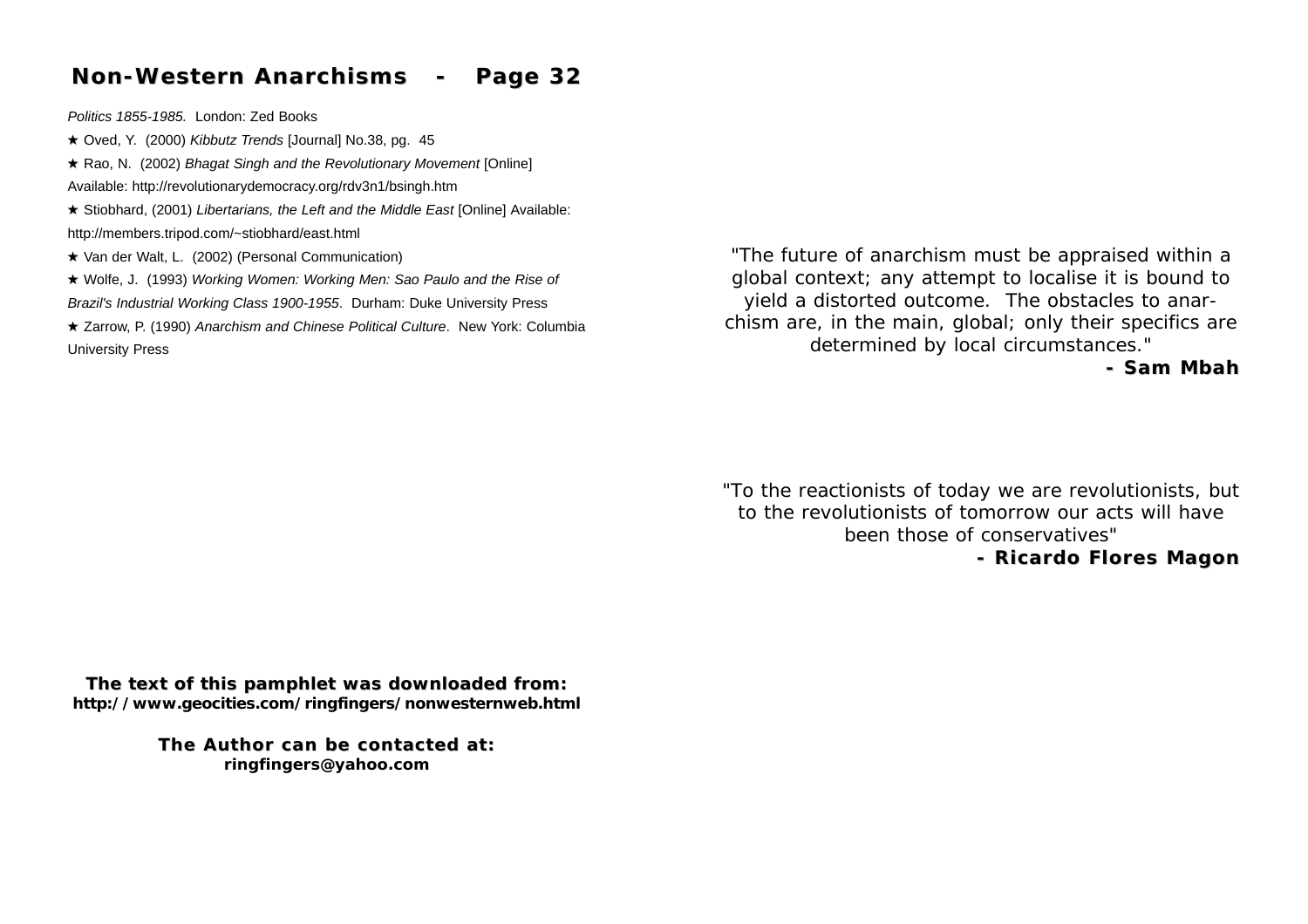# Non-Western Anarchisms

# *Rethinking the Global Context Rethinking the Global Context*

**by Jason Adams by Jason Adams**

# ! **Introduction Introduction**

The purpose of this paper is to help anarchist / anti-authoritarian movements active today to reconceptualise the history and theory of first-wave anarchism on the global level, and to reconsider its relevance to the continuing anarchist project. In order to truly understand the full complexity and interconnectedness of anarchism as a worldwide movement however, a specific focus on the uniqueness and agency of movements amongst the "people without history" is a deeply needed change. This is because the historiography of anarchism has focused almost entirely on these movements as they have pertained to the peoples of the West and the North, while movements amongst the peoples of the East and the South have been widely neglected. As a result, the appearance has been that anarchist movements have arisen primarily within the context of the more privileged countries. Ironically, the truth is that anarchism has *primarily* been a movement of the most exploited regions and peoples of the world. That most available anarchist literature does not tell this history speaks not to a necessarily malicious disregard of non-Western anarchist movements but rather to the fact that even in the context of radical publishing, centuries of engrained eurocentrism has not really been overcome. This has been changing to an extent however, as there here have been several attempts in just the past decade to re-examine this history in detail in specific non-Western countries and regions, with works such as Arif Dirlik's *Anarchism in the Chinese Revolution*, Sam Mbah's *African Anarchism* and Frank Fernandez' *Cuban Anarchism*. It is within the footsteps of this recent tradition that this paper treads further into the relatively new ground of systematically assessing, comparing and synthesizing the findings of all of these studies combined with original investigation in order to develop a more wholly global understanding of anarchism and its history.

**Jason Adams - Page 31 Jason Adams - Page 31**

# ! **Bibliography Bibliography**

- **★ Baku, H.** (2001) *Anarchism in Turkey* [Online] Available: http://www.spunk.org/texts/places/turkey/sp001840.html
- ! Brandstatter, K. (1997) *Update on the Sierra Leone IWW* [Online] Available: http://www.geocities.com/CapitolHill/7017/sl\_iww\_update.html
- ! Chilcote, R. (1974) *The Brazilian Communist Party: Conflict and Integration* 1922-1972 New York: Oxford University Press
- ! Dirlik, A. (1997) *Dimensions of Chinese Anarchism: An Interview With Arif Dirlik* [Online] Available: http://flag.blackened.net/ias/2dimensio.htm
- ! Dirlik, A. (1991) *Anarchism in the Chinese Revolution*. Berkeley: University of California Press
- ! *Do or Die* (1999) *Direct Action In Israel* [Online] Available: http://www.ecoaction.org/dod/no8/israel.html
- ! Erickson, K. (1977) *The Brazilian Corporative State and Working-Class Politics* Berkeley: University of California Press
- ! Federacion Libertaria Argentina (2002) *Argentina: Between Poverty and Protest* [Leaflet]
- ! Held, D. (1980) *Introduction to Critical Theory*. Berkeley: University of California Press
- ! Joll, J. (1970) *Anarchism Today*. New York: Anchor Books
- ! Katsiaficas, G (2001) *Myth and Implications of the Kwangju People's Uprising* [Online] Available: www.wit.edu/academics/hssm/context/vol4/katsiaficas
- ! Katsiaficas, G. (1987) *The Imagination of the New Left: A Global Analysis of 1968*. Boston: South End Press
- ! Poole, D. (1977) *Land and Liberty: Anarchist Influences in the Mexican Revolution* - Ricardo Flores Magon. Montreal: Black Rose Books
- ! MacSimion (1991) *The Korean Anarchist Movement* [Lecture in Dublin, Ireland]
- ! Meltzer, A. (1998) *The Floodgates of Anarchy* [Online] Available: http://www.afmltd.demon.co.uk/meltzer/
- ! Munck, R. (1987) *Argentina; From Anarchism to Peronism; Workers, Union and*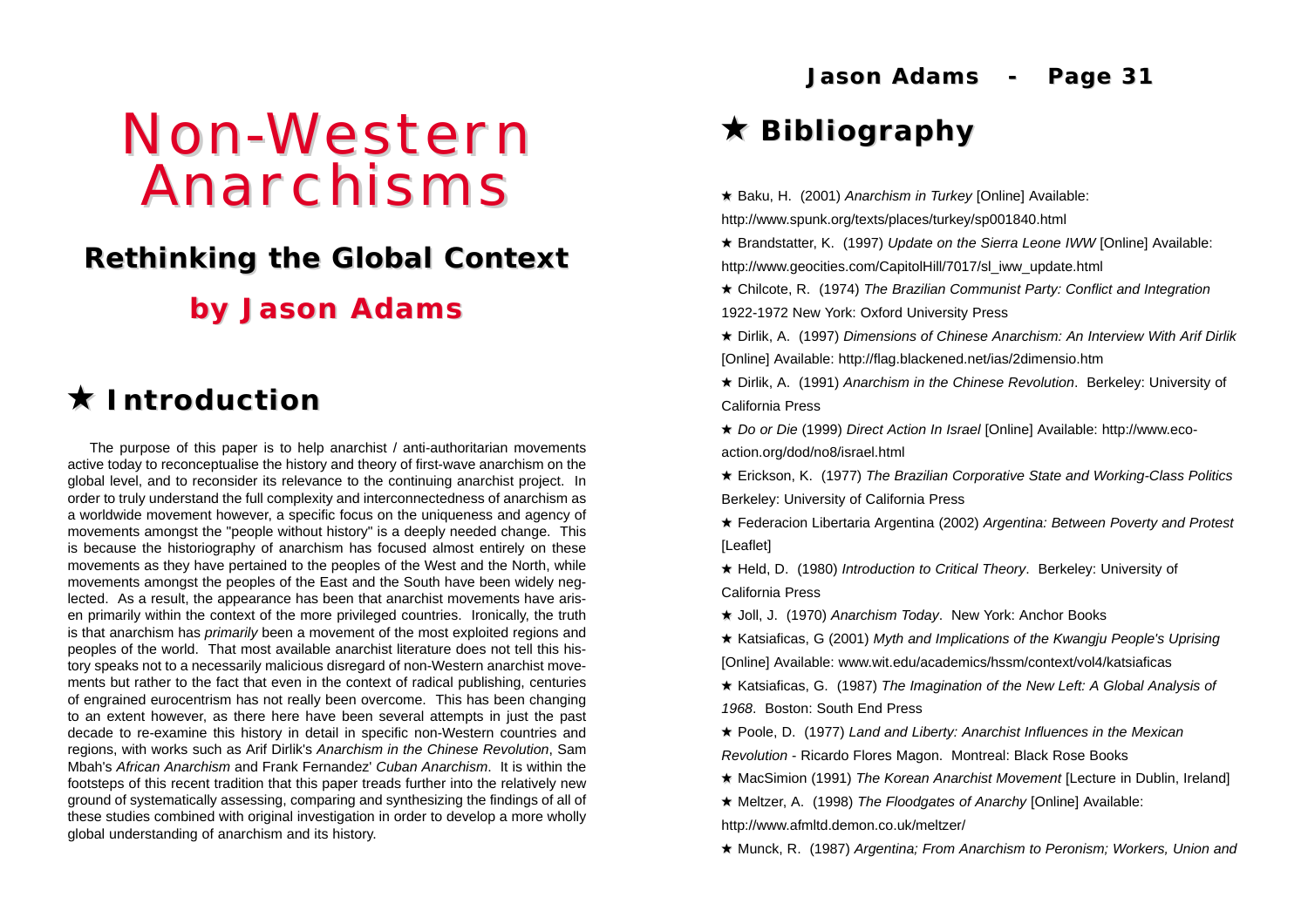that it will be a place radically more holistic, global, and aligned with the origins of anarchism as a counter-hegemonic force than what has developed in the tradition of Western anarchism in the past several decades.

To begin our inquiry we first must make clear what it is that is actually meant by the term "Western anarchism." Going back to the debates within the First International, it quickly becomes apparent that this term is a misnomer, as it is actually the opposite case that is true; anarchism has always been derived more of the East / South than of the West / North. As Edward Krebs has noted "Marx (and Engels) saw Russianness in Bakunin's ideas and behaviour" while "Bakunin expressed his fears that the social revolution would become characterised by 'pan-Germanism' and 'statism.'" This debate has led some to characterise it as largely between Western and Eastern versions of socialism; one marked by a fundamental commitment to order and the other marked by a fundamental commitment to freedom (1998, p. 19). So in this sense anarchism can be understood as an "Eastern" understanding of socialism, rather than as a fully Western tradition in the usual sense of the term. At the same time it should be remembered that there also developed an extremely contentious North / South split between the more highly developed nations of England and Germany and the less developed semi-peripheral nations of Spain, Italy and others. This split was based on differences of material reality but developed largely along ideological lines, with the northern Anglo-Saxon nations siding primarily with Karl Marx and the southern Latin nations siding with Mikhail Bakunin (Mbah, p. 20). So in both the East / West and the North / South sense, anarchism has often been the theory of choice for the most oppressed peoples; particularly in those societies whose primarily feudal nature writes them out of historical agency in the Marxist understanding of the world. This may explain a good deal of why anarchism became so popular throughout Latin America, and why immigrating anarchists from the Latin nations of Europe were so well received in country after country that they visited, attempting to spread the anarchist vision.

So by employing the label "Western" I am not referring to the *actual* history of anarchism but rather to the way in which anarchism has been *constructed* through the multiple lenses of Marxism, capitalism, eurocentrism and colonialism to be understood as such. This distorted, decontextualised and ahistoric anarchism with which we have now become familiar was constructed primarily by academics writing within the context of the core countries of the West: England, Germany, France, Italy, Spain, Canada, United States, Australia and New Zealand. Since there was virtually no real subversion of the eurocentric understanding of anarchism until the 1990s, the vast majority of literature available that purports to deliver an "overview" of anarchism is written in such a way that one is led to believe that anarchism has existed solely within this context, and rarely, if ever, outside of it. Therefore, the anarchism that becomes widely known is that which has come to be identified with the West, despite its origins in the East; Kropotkin, Bakunin, Godwin, Stirner, and Goldman in first wave anarchism: Meltzer, Chomsky, Zerzan, and Bookchin in second and third wave anarchism. Rarely are such seminal first wave figures as Shifu, Atabekian, Magon, Shuzo, or Glasse even mentioned; a similar fate is meted out for such second and third wave figures such as Narayan, Mbah, and Fernandez - all of non-Western origin. This construction of anarchism as Western has unfortunately led to an unintentional eurocentrism that has permeated the writings of many second and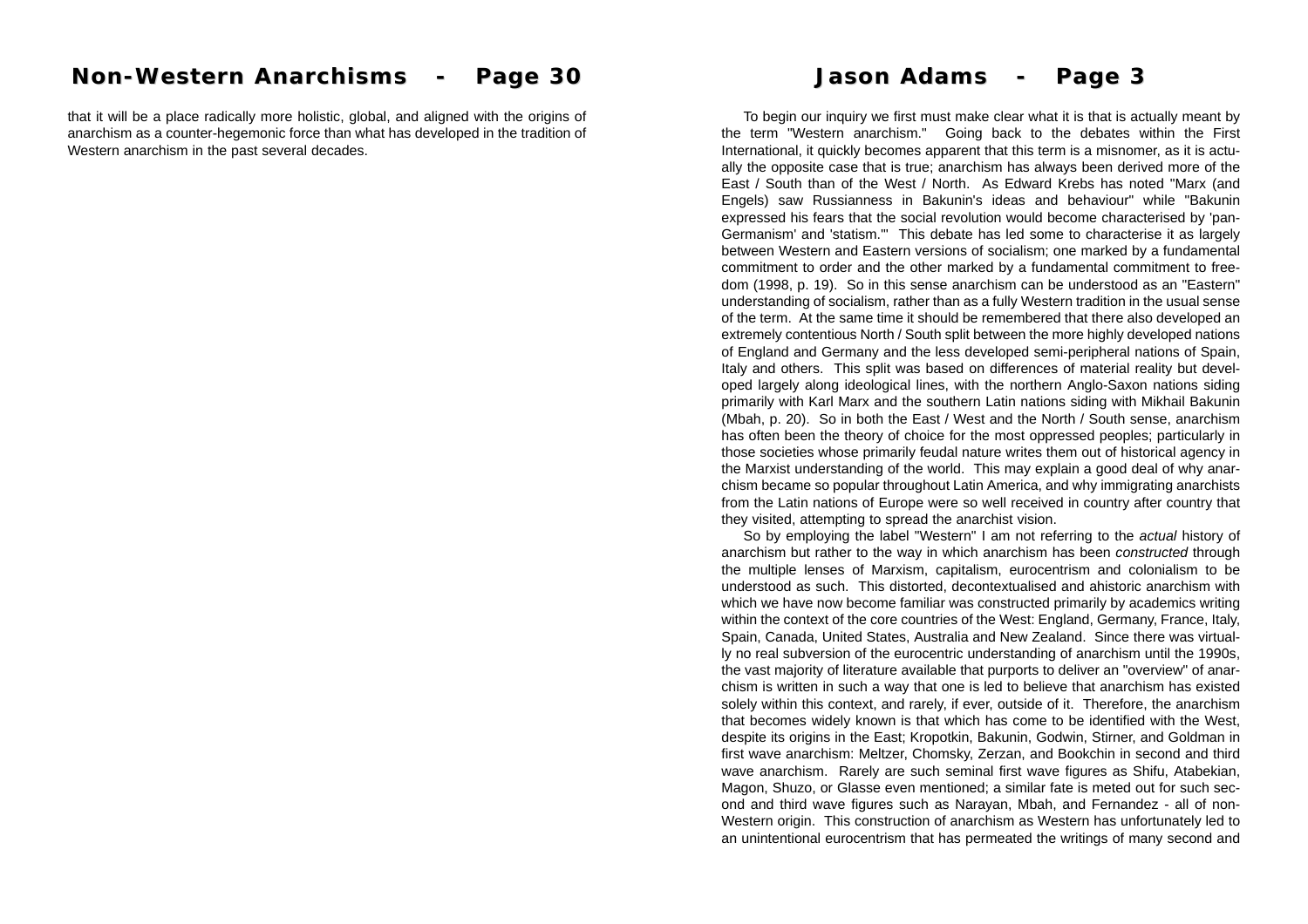### **Non-Western Anarchisms - Page 4 Non-Western Anarchisms - Page 4 Jason Adams - Page 29 Jason Adams - Page 29**

third wave theorists and writers. Their work then becomes the standard-bearer of what anarchism actually means to most people, as it is printed and reprinted, sold and resold perennially at anarchist bookfairs, infoshops, bookstores and other places, as it is quoted and analysed, compared and debated in reading circles, academic papers, at socials, parties, demonstrations, meetings and on picketlines. Clearly, there has been a great deal of reverence in second and third wave anarchist movements for this "Western anarchism" - the result has been that much of anarchism has moved from being a popular tradition amongst the most exploited in societies the world over to being little more than a loose combination of an academic curiosity for elite Western academics and a short-lived rebellious phase of youth that is seen as something that is eventually, and universally, outgrown.

This paper demonstrates an alternative understanding in the hope that this fate can be overcome; that anarchism, in the first quarter of the 20th century, was the largest anti-systemic movement in almost all parts of the world, not just in the West. Upon considering that over three quarters of the global population is situated outside of the West, it quickly becomes clear that anarchism actually claimed the greatest number of adherents outside of the West rather than within it as well. Therefore, it is fair to say that not only has anarchism been a globally significant movement from its very inception, it has also been a primarily non-Western movement from its inception as well. This basic fact was reconfirmed with the rise of second wave anarchism, spanning from the late 1960s and on into the early 1970s in India, Argentina, Mexico, and South Africa (Joll, 1971, pg. 171). In turn, third wave anarchism, which has risen to popularity from the late 1990s to the present, also reconfirms this in resurgent movements in Brazil, Argentina, Korea, Nigeria and elsewhere. The relevance of this particular essay, however, is to critically re-examine the first global wave of anarchism in order to enable anarchists to think more holistically and effectively about the relevance of the past and its long-term effect on the present. This attempt to critique the narrow vision of "Western anarchism" should of course result in a more accurate understanding of the significance and potentiality of second and third wave anarchism in both the present and the future as well. Indeed, it was a similar motivation that drove the critique of Leninism / Stalinism that came out in the wake of the largely anarchist inspired events of May 1968, as well as the critique of Maoism that came in the wake of the Democracy Movement of the late 1970's in China; both of which contributed greatly to the development of second and third wave anarchism worldwide.

In working to critique our understanding of the past though, there are several points that should be kept in mind at all times. A cursory reading into the contextual history surrounding these waves of anarchism could easily seem be to unearthing several "historical stages." For instance one might get the impression that first wave anarchism universally fell into decline worldwide with the rise of the Bolsheviks, or that the decline of state socialism since 1989 has been the "lynchpin" that brought anarchism back in its third wave. While both statements are indeed true to a certain extent, the temptation to systematise and essentialise global social movements in order to make them easier to digest is one that should be undertaken with great care

Interestingly, Awareness League members have expressed interest not only in the anarchist-syndicalism of the IWA but also in the newer ecological anarchism as expressed by both Murray Bookchin and Graham Purchase. The Awareness League was preceded by an anarchistic coalition in the 1980s that went by the name of "The Axe" (Mbah, p. 52). In 1997, amidst major social upheaval, over 3,200 workers in Sierra Leone are said to have joined the IWW, according to local delegate Bright Chikezie who had come into contact with British IWW member Kevin Brandstatter. A military coup later the same year resulted in mass exile of these IWW members to the neighbouring country of Guinea where Bright immediately set about attempting to organise metal workers into the union. After arrival in Guinea, the General Secretary Treasurer of the IWW travelled to Guinea to meet with him and discuss the situation (Brandstatter, 1997).

The strong South African anarchist movement in the early 20th century lead also to the current proliferation of anarchism in the form of anarchist media organisations, bookstores and other organisations. *Bikisha Media Collective* is an example of this, as is the South African *Workers Solidarity Federation*. Much of this came out of white and Indian members of the urban punk scene who wanted to put their ideas into practice. The high point of this renewal was the year 1986, which saw the largest general strike in the history of the country when over 1.5 million workers and students struck, demanding recognition of Mayday as a public holiday (Mbah, p. 64). Throughout Africa in general, capitalism is becoming more and more unworkable; a downward development from which "African socialism" already has largely fallen from as a result. Beyond the crises of capitalism and socialism, the post-colonial nation-state system further threatens to give way under the weight of imminent pressure from below; the stateless societies they were propped on top of in order to facilitate imperialism and capitalism cannot function in the context of such a foreign body. Indeed, Mbah has stated quite clearly that the ethnic violence and riots that are seen throughout the continent spell "the beginning of the collapse of the modern nationstate system." He goes on to say "the rise of a new angry generation during this chaos is an important factor in determining how and in which direction the present crisis is resolved" (p. 104). Such a situation is ripe for the (re) introduction of the decentralised, democratic, self-determined nature of an anarchist system synthesized with the indigenous African system of autonomous yet interconnected stateless societies.

In the final judgement, the relevance of this work to the future of social movements may not be so complex but alternatively, it might be simply to "keep the maps that show the roads not taken" as Edward Krebs has put it (1998, p. xiii). Academics often have a tendency to see everything they develop as being new and unprecedented; I believe this work has demonstrated that while there are several new currents within anarchism today, many of them were preceded by other roads that were not taken or that were conveniently forgotten in the construction of what has become the phenomenon of Western anarchism. In league with the other more specific attempts at such a project in the recent past, I say "let the deconstruction begin." While we may not know exactly where this project will ultimately lead us, we do know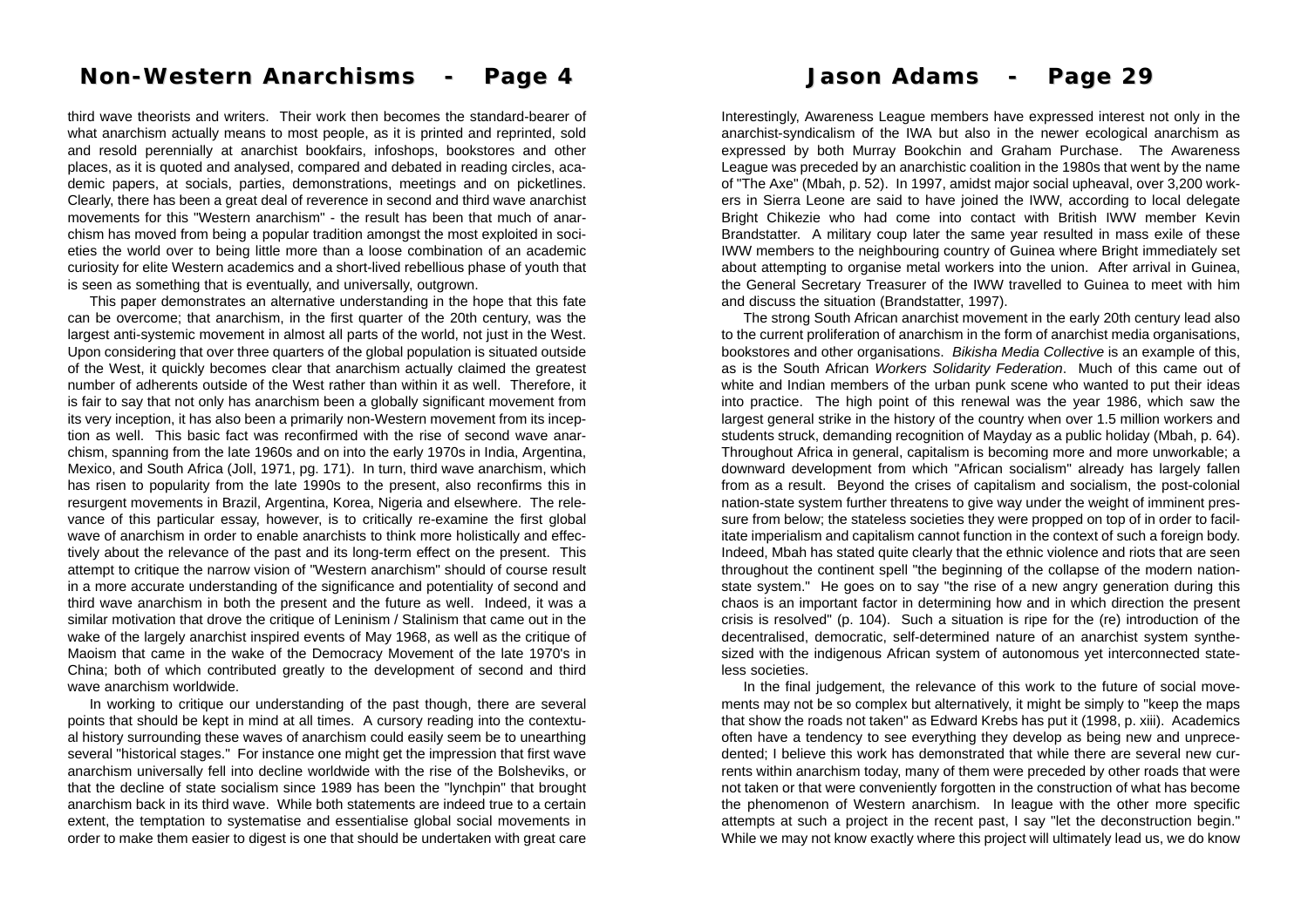cies displayed would ultimately be short-lived due to the imposition of a long series of military dictatorships, meant to serve U.S. corporate interests.

But it is only recently, since December 2001, that these ideas have been seriously tested after the overthrow of the neo-liberal De La Rua regime. First the government destroyed the lives of millions throughout the country by accepting several successive austerity measures handed down from the IMF and World Bank. And on top of state employees not being paid for months in a row, many workers were only allowed to withdraw a limited amount of money from their bank accounts. But then came the final straw: the government took away the full freedom of people to protest by declaring a state of siege. It was at this point that the movement took the radical turn of calling for *all* politicians to be ousted, and not to be simply replaced by a "more acceptable" set of suits. This is also the point at which people began to take power into their own hands by creating self-governing, horizontally structured neighbourhood assemblies, as well as city-wide, regional and national networks of these neighbourhood assemblies. Whenever various ideological factions would attempt to seize control of the assemblies, they would be told that no one wanted to follow their ideology, they just wanted direct control of their country (Federacion Libertaria Argentina).

In the Middle East today, anarchism has grown especially in those countries where relatively small movements had emerged in the early 20th Century, largely amongst immigrants. Italian anarchist communities in Turkish and Lebanese port cities have spread since the 1980's to the local populations, often through the conduit of punk culture. For instance, since the mid-1990's a Lebanese group called Alternative Liberty (*Al Badil al Thariri*) has been sending delegates to international anarchist meetings, as well as composing reports on the local anarchist movement and translating anarchist works into Arabic. From around the same time period, anarchism has become a recognised force in Turkish politics as well with the appearance of anarchist contingents at May Day celebrations, and their appearance amongst international anarchist meetings as well. Anarchist Italian and Greek immigrants helped to spread their ideas around the Mediterranean region into the North African countries of Tunisia and Egypt, mostly in the port cities. Though their activity at that point seems not to have had a major effect on the local populations, by the mid-1960's it seems that at least some Tunisian national was open to anarchist ideas. In 1966, a Tunisian Situationist by the name of Mustapha Khayati helped to write the seminal text *On the Poverty of Student Life* while studying in Paris. The Algerian section of the Situationist International was represented by Abdelhafid Khatib at its 1958 conference (Stiobhard).

African anarchism has built on first wave anarchism as well as on the traditional society. In Nigeria, the communalist nature of certain traditional tribal societies formed a social environment that would provide a framework for the transformation of the once-Marxist Awareness League in 1990 into a 1,000-member strong anarcho-syndicalist branch of the International Workers Association based primarily in the southern part of the country. In addition to indigenous communalism, the fall of Marxism also formed an important basis for the rise of the Awareness League.

and discrimination; indeed, often it is a step that should not be undertaken at all. The reason is that one cannot ever fully understand the nuance and complexity of the thousands of social movements that have pulsed through non-Western societies through the lens of any singular overarching theory; even seemingly small factors of social difference can render them worthless. For instance, while anarchism declined in much of the world after the October Revolution of 1917, in large sections of the planet this was precisely the point at which anarchism rose to a level of unprecedented popularity. In these countries this was largely due to the saturation of anarchist-oriented periodicals in a particular local language - which meant of course that anarchism became the major filter for general alternative understandings of the nature of events in the world. In other words a rather minor variation in language and social conditions from one region of the world to the next rendered any broad statement on the global significance of Lenin's rise to power completely indefensible. Or, for instance, if one was to posit that primitive communism "inevitably" has given way to feudalism, followed lockstep by capitalism, socialism and finally communism, that person would be rendering the entire history of hybrid African socialisms nonexistent. These attempts at constructing universal laws in the understanding of history are the sorts of things that need to be deliberately avoided in order to understand the significance of difference in the creation of the whole. Indeed, as Theodore Adorno has shown in Negative Dialectics, it is only through negation and difference that one can conceive of the historical process in its entirety (Held, 1980, p. 205).

So, while the world has been connected on the global level for several centuries now, and there are many patterns that seem to present themselves as a result, it is important to remember that this connection has also been entirely uneven, chaotic and unpredictable. As a result, what is true for one particular region is not true for another, and what is true for a particular country within a particular region is often not true for a sub-region lying within it. Therefore universal declarations about history tend to crumble quite easily when put to the test of criticism. This critique becomes especially simple amongst the representatives of the worst of such deterministic thinking. For instance, as Sam Mbah has pointed out, many Marxist-oriented academics have even gone to such an extent as to argue that colonialism can be understood as being a "good" thing as it has allowed all parts of the world to reach the capitalist "stage" of history, a "necessary" precondition of course, to the dictatorship of the proletariat. In order to avoid this sort of univeralistic absurdity, I have chosen to focus in this paper not just on the positivism of sameness and homogeneity between disparate regions, but equally so on negation, heterogeneity and difference. That is, I attempt to discover that which makes the anarchisms of various non-Western countries, regions and subregions unique, with an eye as well to what aspects they may have in common and how they have been interconnected. It is my hope that in this choice I will have made a greater contribution to the future of the global anarchist project by consciously choosing not to define the histories of non-Western societies for them. Instead I let the individual histories speak for themselves, drawing connections where they actually exist, while allowing contradictions to arise freely as they must. I do this deliberately, as this is the approach of one who would be an ally.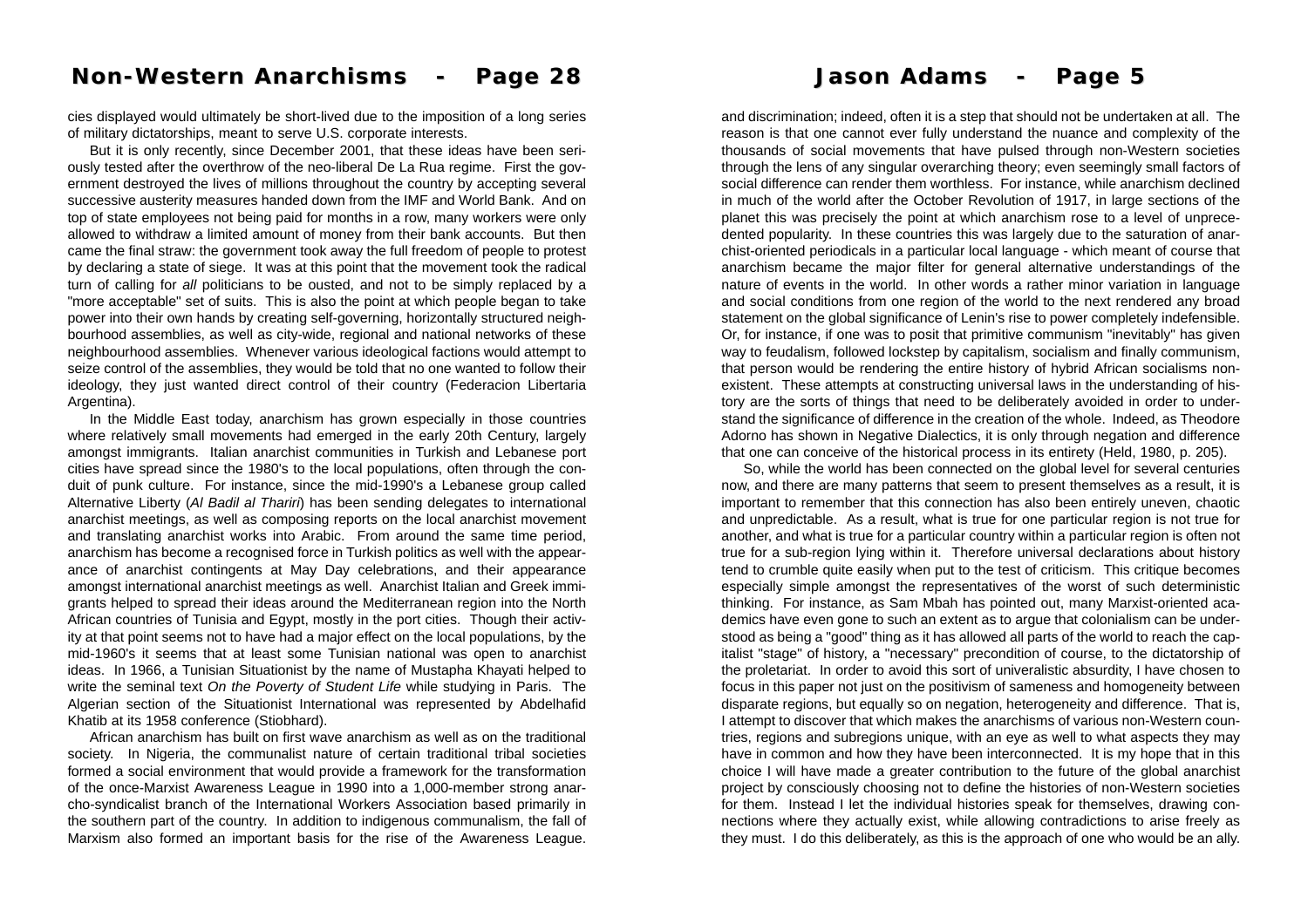# **Non-Western Anarchisms - Page 6 Non-Western Anarchisms - Page 6**

Despite my decision to avoid adopting any one overarching theory, I *have* decided to focus primarily on one particular time period; from the late 19th Century up until the end of the first quarter of the 20th Century. While second and third wave anarchists typically describe this time period as the being the domain of what they call "classical" anarchism I argue that anarchism has *always* been a decentered and diverse tradition. Rather than essentialising an entire time period as being of one persuasion or another I choose to focus instead on the primacy of contradiction and difference, using the "wave" concept as a means of understanding the wax and wane in the global spread of anarchisms rather than as a way of defining the nature of the anarchisms themselves. While this would seem to put a temporal framework over the development of a historical ideological current that is not necessarily bound by such frames, my approach in this regard is not related to the pursuit of temporal frameworks but rather to the refutation and deconstruction of the *concept* of "classical" anarchism as a homogenous body of thought that can be located in a specific time and place. This is because I believe that this notion of classical anarchism plays a key role in the construction of the concept of Western anarchism, as it is in the context of the West that this conception has developed and it is never in reference to non-Western anarchism that such terminology is used. Ironically, by focusing on a particular time period, I actually am attempting to deconstruct the false dichotomy of "classical" vs. "postmodern" currents of anarchism in order to show that such temporal understandings of the "progressive" development of anarchist currents are ultimately flawed. This is because they do not recognise anywhere near the full spectrum of thought that has existed on the global level in the history of anarchist ideas; nor do they recognise the direct connections between early ideas and more recent ideas.

If "Western anarchism" is a eurocentric construction, then of course, "non-Western" must also be somewhat problematic. By employing it, I do not mean to give the impression that non-Western societies can or should be seen as some homogenous singular "world" in any sense. Nor am I implying that within the West itself there are not peoples who are originally or ancestrally of non-Western societies or that these peoples have never engaged in anarchist activity. Indeed, a more complete study of non-Western anarchisms would investigate additionally the history of anarchism amongst indigenous peoples and people of colour within the borders of Western countries. However, I do make a particular point to focus on the considerable impact global migrations and the resultant ideological hybridity has had on the development of anarchism - some of this has even been within the borders of the Western countries, notably Paris and San Francisco. Another criticism that I anticipate is my inclusion of Latin America in the context of this study and what exactly the term "the West" is supposed to mean here. To this question I reply that by including Latin America I am denying that the region can be understood as being wholly a part of "the West" simply because much of the region's populations identify strongly with the colonist culture - or perhaps it could be said that it is the colonist culture that identifies them. Rather, in the tradition of Guillermo Bonfil Batalla, I recognise the "deep" indigenous context that these largely mestizo societies were born within and the last-

in the context of anarchism's current third wave, this study of early non-Western anarchism demonstrates that in fact anarchism at the time was no less diverse ide ologically than it is today in the early 21st Century. The "pure anarchism" of Japan for instance, in many ways prefigured the current development of a more green anar chism, elements of which are present in anarchist currents within both deep ecology and social ecology. Indeed, John Crump remarked on the remarkable similarities to pure anarchism between Bookchin's balance of economic self-sufficiency and inter communal trade (p. 203). Early Japanese anarchism also helped to set the stage for the development in the late 1960's of Zengakuren, a militant student organisation that was praised by the Situationists for its uniting of student and working-class struggles. In its focus on culture, the anarchist movement in China prefigured Mao's Cultural Revolution but even more so the Democracy Movement of the 1980's, and it may have helped to inspire the Tianenmen Square incident. Certainly the reassessment of the socialist history of China has been informed by a renewal of interest in anarchism even today in the country. Korea's early anarchist movement can be seen as a precursor to the Kwangju Rebellion of 1980. As George Katsiaficas has remarked, "like the Paris Commune, the people of Kwangju sponta neously rose up and governed themselves until they were brutally suppressed by indigenous military forces abetted by an outside power" (2001). That military power, was, as one might guess, the United States. The anarchist influence on Gandhi's Satyagraha movement in India carried through into Vinoba Bhave's and Narayan's Sarvodaya movement in the 1960's and can be seen in more recent movements as well.<br>In the late 1960's Argentina experienced a resurgence of its ongoing anarchist **in he control on ancient of the first time.** The study of saily non-Western ancount of matching is current bind wise this study of saily non-Nestern ancient bind properly then it is located in the first time. The "put ene

tradition through the student movement. The split between the FORU and the USU in Argentina after the Bolshevik revolution meant that not until the 1960's would anar chism regain somewhat of a constituency. This time around however, it was not based primarily in the working class movements. Rather it was in the student move ments as a result of the 1956 formation of the Uruguayan Anarchist Federation (FAU). Some of those originally involved with the FAU, which would eventually move towards more deterministic Marxist tendencies, would go on to form anarchist-ori ented student organisations. These activists later helped to build the Center for Popular Action (CAP) as a means to engage wider sectors of the population in anti authoritarian struggles without the ideological pressures of being explicitly anarchist per se. This tendency shied away from ideological universalism and in favour of a more subjective pluralism or "panarchy" - which would interestingly foreshadow the direction of antiauthoritarian movements at the dawn of the 21st Century all over the world. One of CAP's pamphlets stated " in place of hypocritical 'unity' we provide an open arena for everyone to do what they feel is necessary…let positions be defined and each work his own way (p. 232)." One other change in the 1960's was the branching out of anarchists into non-working class sectors such as the peasant movement. All the anarchist groups, indeed all of the left, were involved in building the Movement for the Land (MT) thus uniting both working class and peasant move-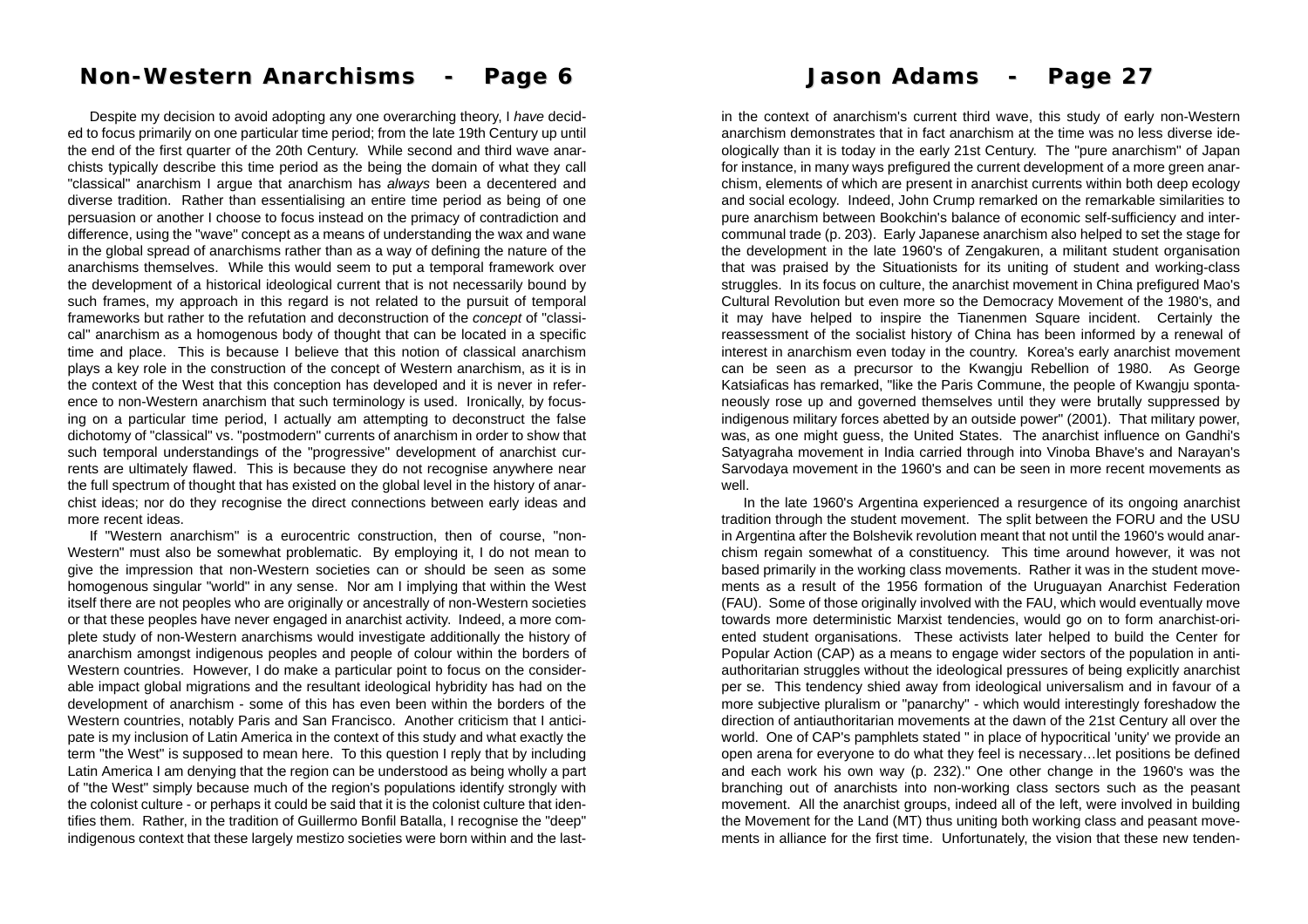### **Non-Western Anarchisms - Page 26 Non-Western Anarchisms - Page 26 Jason Adams - Page 7 Jason Adams - Page 7**

Third wave anarchism is largely regarded as having roots as a cultural phenomenon as well; its gestation period beginning in the decline of the 1980s with the globally networked independent punk counterculture. Unlike second wave anarchism, this counterculture prized independence from corporations at least as much as it did internationalism and worked to build independent networks between punks, bands, 'zines and local scenes the world over. Small self-produced fanzines became the medium for exchanging ideas and non-corporate record labels, record stores and distribution services. In countries like Brazil, Israel and South Africa the punk counterculture was instrumental in the rebuilding of the anarchist movement. While the encroaching Pax Americana brought a McDonalds to nearly every city on the planet, it also brought - through its distributive arms, cultural magazines and ceaseless promotion of English as a *lingua franca* - anarcho-punk bands like Crass, Conflict and others to the local record store. For many, the 1991 Gulf War provided the first real opportunity to put these ideals into action by organising mass demonstrations and direct actions all over the world. The very next year this was followed by the actions surrounding the 500th year anniversary of the colonisation of the Americas by Europe. And just a few months later came the Los Angeles riots; in the ensuing continental and global reverberations, anarchist punks began to get more involved in direct social activism and organising. This meant not only a politicisation of punk, but also a concomitant 'punkification' of radical activism as well as both played off against each other.

The Zapatista rebellion in January 1994 solidified this trend as decentralised, internet-based support networks were formed that spanned the globe, helping to ensure the otherwise unlikely success of a largely non-violent autonomist movement in southern Mexico. By the late 1990s many anarchist punks had diversified their cultural affiliations and began to identify more with activism and anarchism itself than with the independent punk counterculture, which was largely dying. Many engaged themselves with the Zapatista struggle, travelling to Chiapas and working as international observers, or attending the International Encuentros held in Mexico and Spain. The new anti-political tradition of *Zapatismo*, with its rejection of the universalism of both socialism and anarchism, had a large influence on anarchists the world over. By the time the 1999 WTO uprising in Seattle occurred, many anarchists were already entering the post-Western anarchist paradigm, refusing to label themselves as anarchists per se but still strongly identifying with its basic ideas. Many began to refer to themselves as "autonomist" rather than as specifically "anarchist" per se. The real change brought about by this development was that counter-cultural resistance had been transcended as a morphing process in the attainment of the "new anarchism" which can be characterised as "post-hegemonic" or as some have called it "post-Western."

In conclusion then, I would like to briefly assess the results of the synthesis between the social nests which first wave anarchism has formed and the rise of second and third wave anarchism as a counter-spectacle amongst non-Western anarchisms. Despite the common dismissal of almost all anarchism from the early 20th Century as a monolithic "classical anarchism" and therefore worthless and outdated

ing impact this has had, and continues to have on these societies. In this way, Latin America can indeed be seen as being part of the context of non-Western societies. For the purposes of this study, which is to attempt to piece together a history of anarchism in those countries in which it has been largely ignored, I would define the term "the West" as essentially being comprised of Europe, Australia, New Zealand, Canada and the United States. These regions and nation-states are grouped together because they have represented the heart of world domination from the late 15th Century to the present, both in opposition to the self-determination of the rest of the world, and in opposition to the self-determination of indigenous peoples, people of colour and working class people within their own borders.

All nation-states in the world are today hybrids of both Western and non-Western as the phenomenon of globalisation has enforced the hegemony of the neo-liberal capitalist project the world over. This is not just a result of the force of arms: it is also because non-Western countries largely responded to encroaching domination by the Western world by both emulating it and by adopting its basic values and ideas. But what the West never counted on was that by promoting and enforcing "modernization" through the Social Darwinist cocktail of neo-liberalism, colonialism, industrialization and capitalism, they were also indirectly legitimising the anti-Social Darwinist versions of modernization, that is to say, the socialist and anarchist projects. However, as Turkish anarchists have recently pointed out, non-Western "socialism" often fell in line with the modernization project, even allowing neo-liberal capitalist Structural Adjustment Programs. In contrast, they have pointed out that "anarchism was born of the Western and modern world, yet at the same time it was a denial of these things…anarchism was a denial of modernity and Western domination" (Baku, 2001). So throughout the world, many non-Western peoples saw their governments bowing to the pressures of the West and took the only options that came within that modernist package which seemed to offer either a modicum of liberty or equality, anarchism or socialism. In this way, it can be said that the modernist project was turned inside out and against itself by those it would intend to victimize and place under its control. This inside-out modernism (or anti-modernism) was spread through the global migration of anarchists and anarchist ideas, more often than not a result of forced exile. Ericco Malatesta for instance, helped to spread anarchist communism from countries a far apart as Lebanon and Brazil, and Egypt and Cuba. Kotoku Shusui almost single-handedly delivered anarchist syndicalism to Japan after spending time organising with the American IWW in San Francisco in 1906. And Kartar Singh Sarabha became a major influence on the Indian anarchist Bhagat Singh after organising Indian workers in San Francisco in 1912.

Throughout this work, which will consider anarchism in its Asian, African, Latin American and Middle Eastern regional contexts, there are three primary areas of investigation that we are interested in. The first of these is a consideration of what specifically local social conditions lead to the rise of anarchism as an ideology and how these conditions shaped its growth into a uniquely hybrid manifestation of the world anarchist movement. The second is to map and to analyse the influence of the migrations and immigrations of peoples and ideologies and how these differing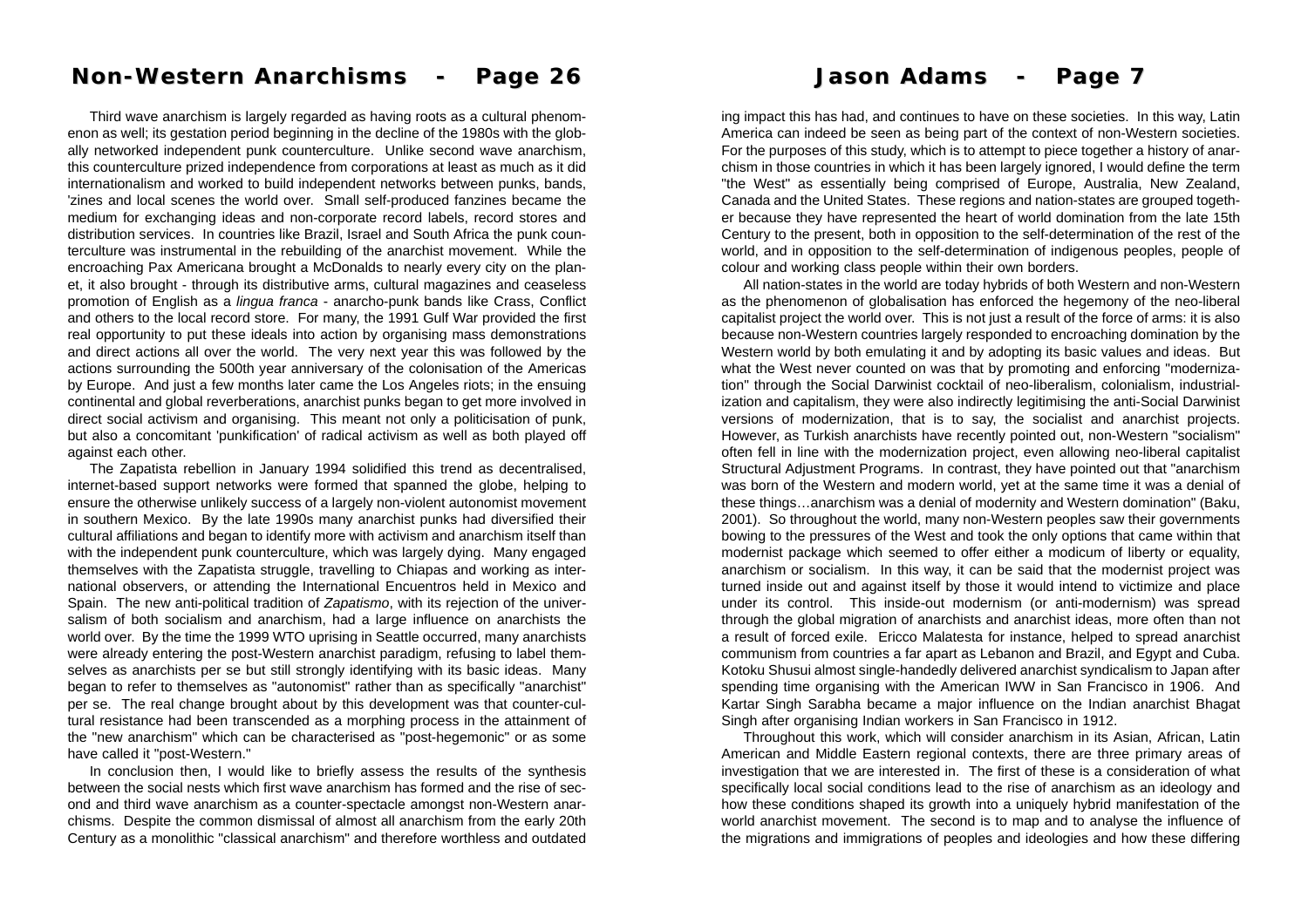### **Non-Western Anarchisms - Page 8 Non-Western Anarchisms - Page 8 Jason Adams - Page 25 Jason Adams - Page 25**

social contexts influenced each other through a hybrid exchange. The last area of investigation, which is contained in the conclusion, is to assess which unique aspects of first wave non-Western anarchisms carried over into second wave anarchism, as well as to consider what valuable aspects of first and second wave anarchism have to the continuing anarchist project, now in its third wave.

# ! **Asian Anarchism: Asian Anarchism:** *China, Korea, Japan & India China, Korea, Japan & India*

In order to begin to challenge the predominant Eurocentric understanding of anarchism and its history, one should begin first with the most populated continent on the planet, Asia. With over half of the global population, to ignore the volatile political history of the region is to engage in the worst sort of eurocentrism; this is of course, not to mention the shallow and warped understanding of anarchism that one then arrives at as a result. Throughout many parts of Asia, anarchism was the primary radical left movement in the first quarter of the 20th Century. This should be considered quite significant to the anarchist project because within the global context China is by far the most populated country with a population of over 1.2 billion people. India comes in second in population at just over 1 billion. The two countries hold over 1/5 of the world's population respectively, and in each, anarchist thought has risen to a level of political importance unparalleled in the other smaller nationstates within Asia. In terms of population share alone, these facts make a rethinking of the global context extremely valuable, and this is why I begin here. Within the continent, we will begin first with China then move on to the other countries of East Asia, and then I will proceed to India.

There were multiple locally specific reasons why anarchism gained such widespread popularity in China. Many have pointed out the "limited government" (*wuwei*) element in traditional Chinese thought, ranging the gamut from Taoism to Buddhism to Confucianism. In line with this view, Peter Zarrow claims in *Anarchism and Chinese Political Culture* that anarchism was "created out of the ruins of Neo-Confucian discourse." Building on this belief, he goes on to trace the connections between Taoist ideas of "order without coercion" and the later emergence of anarchism (1990, p. 5). While there certainly is some truth to Zarrow's claims, what must be deliberately avoided is any over-focus on the "anarchistic" elements contained within Chinese traditional thought to the detriment of an understanding of the important role played by global migration and by colonialism itself. As Arif Dirlik has remarked, an over focus on traditional thought can also be said to be somewhat Orientalist, as it attributes "everything new in China to Chinese tradition… another way of saying that there is never anything significantly new in China." Alternatively, Dirlik posits that "the Chinese past is being read in new ways with the help of anar-

# ! **Conclusion: Conclusion:** *Implications for the 21st Century High Implications for the 21st Century High Tide of Anarchism*

Through this work it has been demonstrated that one of the most fundamental factors in the development of anarchist ideas and movements has been that of global migration of peoples, which is of course the result of the development of a capitalist and imperialist world-system. Throughout East Asia, it was demonstrated that global anarchist networks between San Francisco, Tokyo and Paris were of prime importance in the development of both anarchist syndicalism as well as "pure anarchism" forms of anarchist communism. In the South Asian context, we know that Gandhi first became involved in his lifelong struggle against British rule while living in South Africa; this was at a time when the anarchist-syndicalist Industrial Workers of Africa were at their prime. The development of African anarchism itself arose originally from imported movements of European immigrant workers in the country, both in South Africa and in the Mediterranean port cities of North Africa. What little anarchist movements there were in the Middle East were largely the result of Italian immigrant workers who had been attracted to anarchist thought primarily within their own community. Throughout Latin America, migrations of peoples were especially important as well with Malatesta's residence and agitation in Brazil, Uruguay, Argentina, Mexico and Cuba being the prime example.

It has been further demonstrated that in the non-Western context, first wave anarchism arose both as part of the "package" of the modernity project and as a reaction against it, ironically providing subject countries with a "modern" weapon with which to fight modernity and Westernisation itself. A similar dialectic is present within second and third wave anarchism, both of which arose largely around the global countercultures of the late 1960s and again in the late 1990s. In the 1960s the United States was busy securing its position as the only superpower on the planet; brutal interventions in Southeast Asia and several other regions demonstrates the importance this goal had for the United States at the time. Yet, not content with simple military operations to secure this power, the promotion of American culture as universal - also understood as the activation of "the spectacle" - became a centrally important part of this strategy. As in the first wave, tucked in along with the society of the spectacle was its antidote; spectacular counterculture. This counterculture had arisen as part and parcel of the broader rise of spectacular culture; but as with the rise of modernity, it also was understood that it was a reaction against it. For example, in Middle Eastern countries like Israel, anarchist organisations such as the "Black Front" arose out the youth counterculture, and published journals like *Freaky*. These journals, while ostensibly part of the general spectacular culture of Pax Americana, were also some of the only publications in the country to actively oppose and critique wars such as the Yom Kippur War (Do or Die, 1999).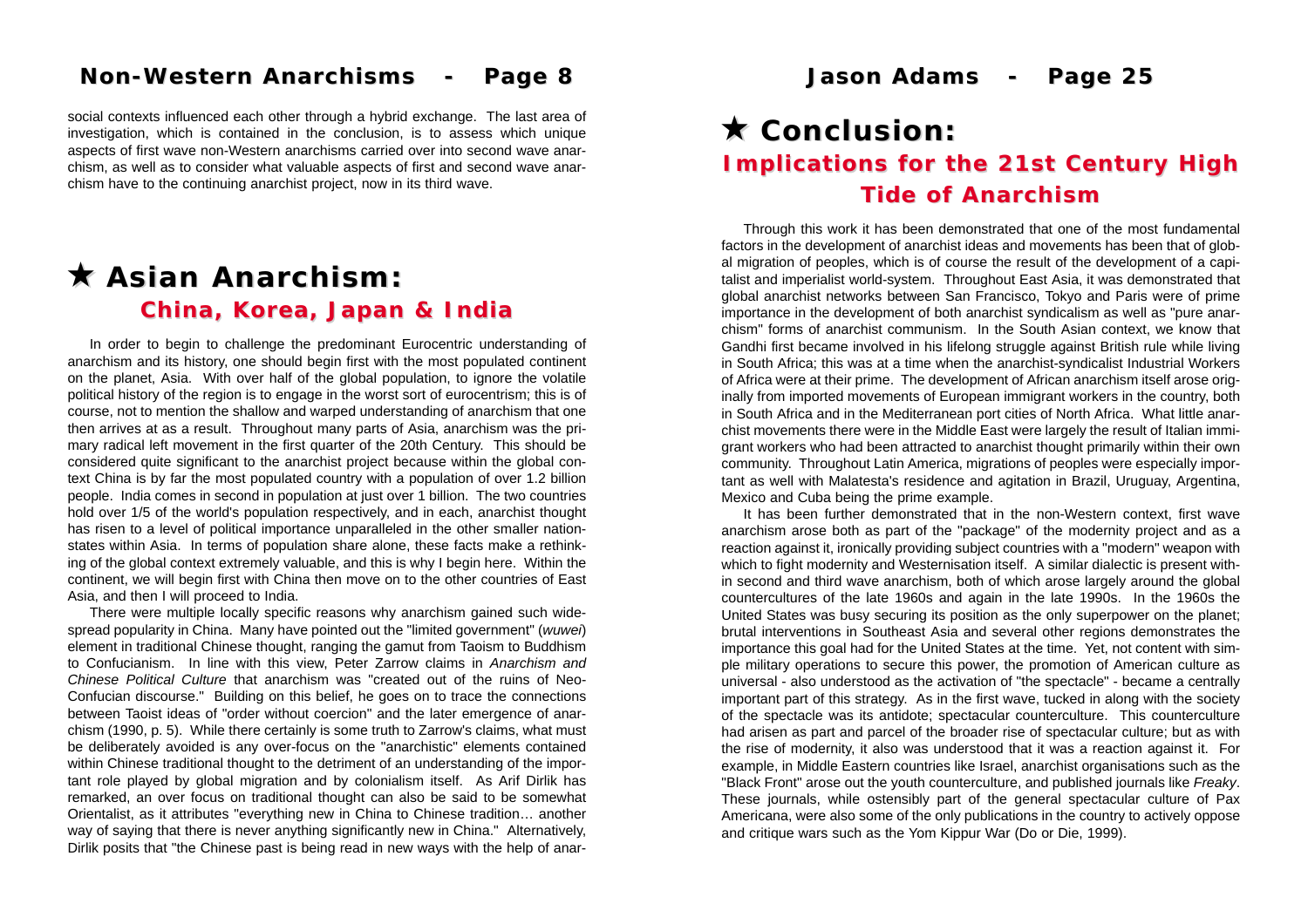# **Non-Western Anarchisms - Page 24 Non-Western Anarchisms - Page 24 Jason Adams - Page 9 Jason Adams - Page 9**

tern of opposition to both the domination of the Ottoman Empire over Armenia and to European intervention and domination over the region in general. These culminated eventually in the development of the Revolutionary Armenian Federation (Dashnaktsouthian), which was a coalition of anarchists, nationalists, and socialists who amongst other activities, published and distributed several anarchist tracts throughout Armenia. Though their manifesto was early on compared to the rhetoric of the Russian nihilists, Dashnaktsouthian anarchism seems to have been largely replaced by Marxism-Leninism within a few years. However, even as Marxism-Leninism rose to popularity in Armenia, anarchist ideals became popular amongst Armenian immigrants heading to the nation-states of the West, as is evidenced by the publication of several anarchist journals in the Armenian language in the United States around the same time (Stiobhard).

Apart from Armenia, Malatesta is known to have spent time in anarchist communities in the port cities of Beirut, Lebanon as well as Izmir, Turkey (Stiobhard). However, very little is known about the nature of these communities or the extent to which these communities were successful in building an anarchist movement locally amongst the non-immigrant populations. As we have seen in the case of Alexandria and Tunis, Mediterranean port cities were often very diverse and chances are that these anarchist communities were primarily composed of Italian immigrant workers. But there is one more country that anarchism has been present in that has not been discussed: that is Palestine / Israel.

Before the creation of the Israeli state, in the first quarter of the 20th century, an anarchist movement had already begun amongst both Palestinians and Jews which resisted the creation of the Jewish state and worked instead for a stateless, directly democratic, pluralistic society of both Jews and Arabs. Anarchist sections of the "communitarian" movement, inspired by the collabouration of notable Jewish anarchists such as Gustav Landauer and Rudolf Rocker, formed the basis for the early Kibbutzim movement in Palestine, and according to Noam Chomsky, was the original meaning of the term "Zionist." The original communitarian Zionists opposed the creation of the state because it would "necessitate carving up the territory and marginalising, on the basis of religion, a significant portion of its poor and oppressed population, rather than uniting them on the basis of socialist principles" (Barsky, 1997, p. 48). Of the anarchist-communitarians at the time, Joseph Trumpeldor was one of the most important, drawing members of the first *kvutzot* over to the anarchistcommunist thought of Petr Kropotkin. By 1923, Kropotkin's *Mutual Aid* had become one of the first books ever to be translated into Hebrew and distributed throughout Palestine; this early anarchist groundwork by activists like Trumpeldor became a major influence in the thought of Yitzhak Tabenkin, a leader in the seminal *Kibbutz Hameuhad* movement. The anarchist-communitarian newspaper, *Problemen* was the only international anarchist periodical to be published in both Yiddish and Hebrew, and was one of very few voices calling for the peaceful co-existence of Jews and Arabs in the communitarian manner that existed before the creation of the Israeli state. This movement began to die out after 1925, with the creation of the Israeli state and the solidification of (Oved, 2000, p. 45)

chism, and conversely there is a rereading of anarchism through Taoist and Buddhist ideas" (1997). In other words the development and spread of ideas is never a completely one-way process, it is always an exchange.

In any case, this is just one part; another major reason was that practically no Marxist theoretical works had been translated into Chinese until around 1921, and even then a movement based around it failed to materialize until around the end of the decade. As a result, anarchism enjoyed a nearly universal hegemony over the movement from 1905-1930, thereby serving as a sort of filter for developments in the worldwide radical movements. Even Russia's October Revolution of 1918 was claimed as an "anarchist revolution" as a result, though this distortion did not last. So unlike in the rest of the world, the anarchist movement in China did not fall with rise of the Bolshevik victory in Russia, but instead rose in popularity along with it (Dirlik, 1991, p. 2).

In China, anarchism arrived at the apex of its popularity during the "Chinese Enlightenment," also known as the New Culture Movement. It was through the conduit of influential Western ideas of liberalism, scientism and progress that anarchism was able to gain a foothold. And ironically, it was from the new realization of China as a nation-state in a decentered, cosmopolitan world of nation-states, rather than as the centre of all culture, that brought about the rise of an ideology that called for the abolition of the nation-state (p. 3).

The concept of "cultural revolution," which is the very definition of variance between Chinese socialism and that of the rest of the socialist movement, can be traced directly back to this heavily anarchistic "New Culture" period when Mao himself was a member of the anarchist People's Voice Society and enthusiastically endorsed the thinking of the important anarchist leader Shifu amongst others (Dirlik, p. 195; Krebs, p. 158). Of course, the anarchist conception of cultural revolution varied greatly from the Cultural Revolution which Mao actually put into practice, as by then he had been thoroughly convinced of the need for centralized, absolute authority after extensive contact with the Comintern. It is from the anarchist movement of this period that most of the later leaders of the Chinese Communist Party would later emerge.

When speaking of "Chinese anarchism" one might be tempted to think of it as simply that which developed within the actual borders of the country. But to do so would be to disregard the important influence migration has had on the movement, which was quite internationalist in scope. On the mainland, Chinese anarchist activity was concentrated primarily in the Guangzhou region of southern China, as well as in Beijing. In Guangzhou, Shifu was the most active and influential of the anarchists, helping to organise some of the first unions in the country. Students from Guangzhou formed the Truth Society, the first anarchist organisation in the city of Beijing amongst many other projects. But like other nation-states around the world at this time, China was quickly becoming a more dynamic, diverse nation marked deeply by the repeated invasions of foreign powers as well as by the global migrations of it's own peoples. Anarchists lived and organised in Chinese communities the world over, including Japan, France, the Philippines, Singapore, Canada and the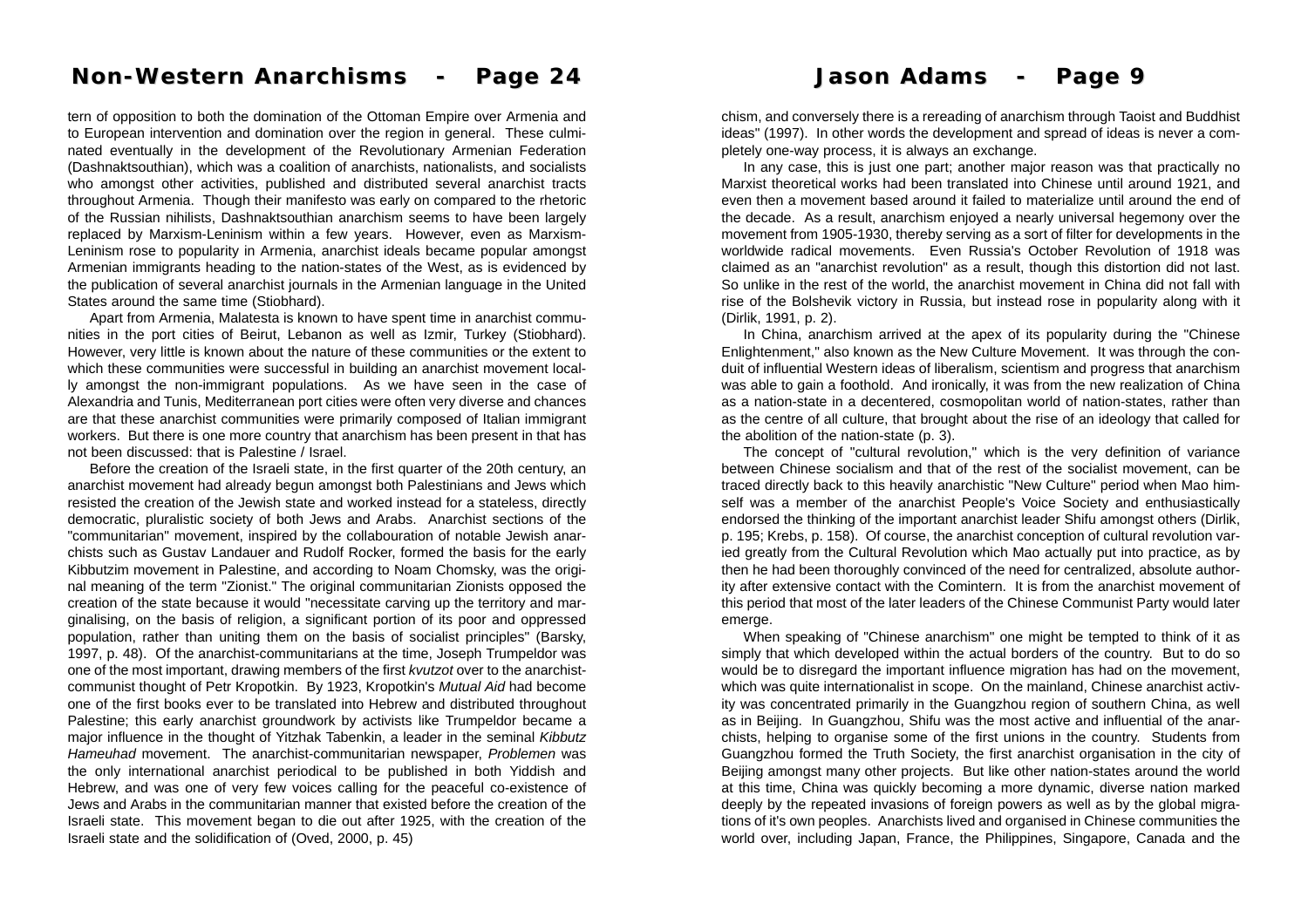### **Non-Western Anarchisms - Page 10 Non-Western Anarchisms - Page 10 Jason Adams - Page 23 Jason Adams - Page 23**

United States; of these, the two most significant locations were the diaspora communities in Tokyo and Paris.

Of the two, the Paris anarchists were ultimately the more influential on a global level. Heavily influenced by their European surroundings (as well as whatever other personal reasons brought them there), they came to see much of China as backwards, rejecting most aspects of traditional culture. Turning towards modernism as the answer to China's problems, they embraced what they saw as the universal power of science, embodied largely in the ideas of Kropotkin. In this spirit, Li Shizeng and Wu Zhihui formed an organisation with a strong internationalist bent, called "the World Society" in 1906 (Dirlik p. 15). In contrast the Chinese anarchists in Tokyo such as Liu Shipei were blatantly anti-modernist, embracing traditional Chinese thought and customs. Living in a different social context, for many different reasons, they were far more heavily influenced by anarchism as it had developed in Japan; which brings us of course, to the question of Japanese anarchism.

As in China, the October Revolution in Japan did not carry the same downward impact on the movement as it had in so many other parts of the world. In fact, the period immediately following 1917 became the apex of Japanese anarchism in terms of actual numbers and influence (Crump, p. xvi). Anarchism in Japan was quite diverse, but from amongst the broad array of anarchisms were two major tendencies; the class struggle ideals of anarchist syndicalism, promoted by figures such as Kotoku Shusui and Osugi Sakae, and the somewhat broader tendency of ""pure anarchism" promoted by activists like Hatta Shuzo. Both tendencies attracted a sizeable number of adherents, and both had their heyday at different points in the first quarter of the twentieth century.

The anarchist-syndicalists followed in the footsteps of the Bakuninist tradition of collectivism, which was largely based on exchange relations: *to each an amount equal to their contribution to the greater collective*. In addition, the syndicalists were largely concerned with the day-to-day struggles of the working class, reasoning that the larger goal of revolution had to be put off until they had reached a significant degree of organisation. After the revolution, the revolutionary subjects would retain their identities as "workers" as they had been before the revolution. The most prevalent embodiment of this tendency was the All-Japan Libertarian Federation of Labour Unions (*Zenkoku Jiren*), an important anarchist-syndicalist federation of labour unions founded in 1926 that boasted over 16,000 members (Crump, p. 97).

In 1903 Kotoku Shusui resigned from his job as a journalist in Tokyo when it announced its support for the Russo-Japanese war and the occupation of Korea. He went on from there to start the anti-war Common People's Newspaper (*Heimin Shinbun*) for which he would soon be imprisoned. While in jail, he made contact with anarchists in San Francisco, and became more and more intrigued by anarchist theory. After getting out of jail, Shusui moved to San Francisco, organised with members of the IWW, and returned to Japan with the intellectual and practical seeds of syndicalism. This development would soon influence figures such as Osugi Sakae and lead to the formation of Zenkoku Jiren (Crump, p. 22).

In contrast, the pure anarchists were more similar to anarchist communists in the

the confines of the Cuban nation-state; much important activity occurred in Cuban immigrant communities in Key West, Merida (Mexico) and Tampa as well. In fact, in October 1889 a general strike broke out in Key West with solidarity and support from Cuban workers in Havana, Tampa and Ybor City. Just months before this historic strike, San Martin had died of a diabetic coma, with over 10,000 Cubans coming from all over the island to attend the funeral.

By the turn of the century, the fight for Cuban independence had become a major source of division within the anarchist movement; the working class anarchists accused the independentistas of "taking money from tobacco capitalism" (p. 30). Eventually however, most anarchists rallied around Jose Marti and his Partido Revolucionario Cubano (PRC) which was analogous in its advocacy of democracy and decentralisation to Mexico's PLM. In Europe, anarchists such as Elisee Reclus helped to form international solidarity organisations to support the independence movement. But shortly after independence the United States occupied the island; Errico Malatesta decided to move from New Jersey to Havana to help the anarchist movement there. The Mexican Revolution deeply impacted Cuba's anarchist movement, and the Magon brothers found their way over to Cuba several times both in the pages of *Regeneracion* and in person. But the Cuban anarchist movement finally fell into a period of steep decline with the rise of the October Revolution (p. 51). It is remembered however, that it was the anarchists who paved the way in Cuba for both the trade union movement and the socialist revolution that occurred later.

# ! **Middle Eastern Anarchism: Middle Eastern Anarchism:** *Armenia, Lebanon, Turkey, Palestine Armenia, Lebanon, Turkey, Palestine*

In light of both historical and recent events, it could easily be argued that the Middle East is and has been of central importance to many developments around the world. As in Africa, this region saw first wave anarchism develop primarily along the margins of the region; Armenian anarchists, for instance, were already being brought under control by the Ottoman Empire by the late 19th Century due to their widespread agitational activity. Of the Armenian anarchists, Alexandre Atabekian maintained the highest international profile and had the most connections to the international anarchist movement, befriending Petr Kropotkin, Elisee Reclus and Jean Grave while studying in Geneva. His friendship with Kropotkin was so great in fact that he was actually with him at his deathbed and subsequently helped to organise the famous funeral procession through the streets of Moscow. Atabekian translated several anarchist works into Armenian and published and distributed an anarchist journal called Commonwealth (*Hamaink*) that was translated into Persian as well.

Atabekian made a serious attempt to make the politics of anarchism relevant to the political situation of the Middle East. Throughout his writings there is a clear pat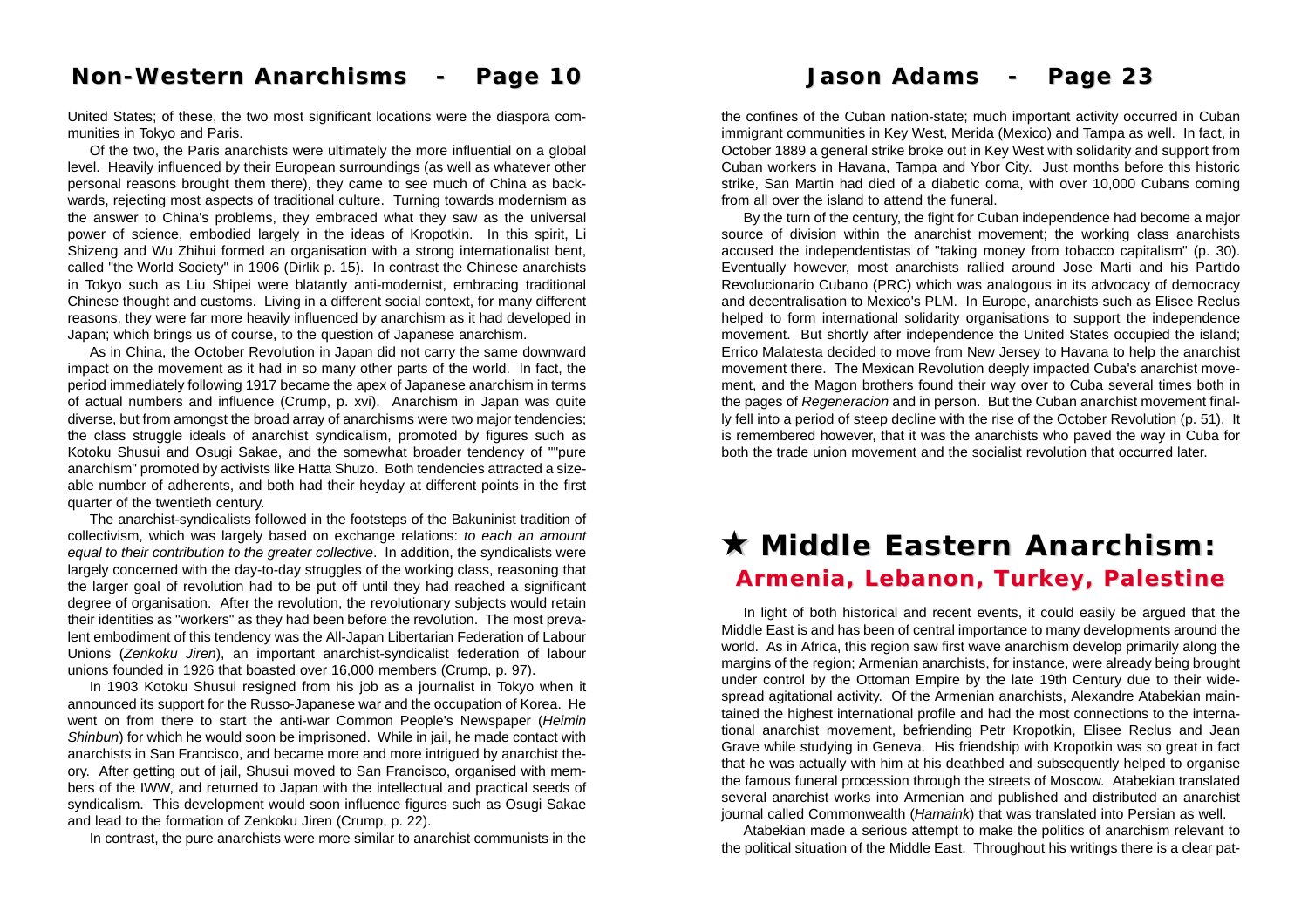armed uprisings that involved members of the IWW as well as anarchists from Italy (p. 22).

Activists with the PLM crossed borders freely to relocate to Los Angeles, San Antonio and St. Louis, several cities in Canada, as well as numerous cities throughout Mexico. In doing so, a loose network of anarchists from all over the world participated in the project of building an anarchist contingent within the Mexican Revolution. Yet this relationship was not always healthy: at one point Magon was even forced to write an angry anti-racist essay in response to a statement by Eugene Debs that Mexicans were "too ignorant to fight for freedom" and that they would surely lose any attempt to rise up (p. 88). The essay pleaded with North American anarchists to take the PLM seriously; "Throughout the world the Latin races are sparing neither time nor money to assist what they recognised immediately as the common cause. We are satisfied that the great Anglo-Saxon and Teutonic branches of the army of labour will not lag behind; we are satisfied ignorance due to language difficulties alone is causing a temporary delay" (p. 90) Then in 1910, Francisco Madero published his "Plan de San Luis Potosi" which called for an uprising starting November 20 of that year; the uprising spread quickly until it became a nationwide revolt led by Magon, Zapata, Villa and Orozco.

Amidst the uprising, one of the few honest elections ever to occur in Mexico took place, which Madero won easily. Before the election occurred, however, Magon, Zapata and their followers had already broken sharply with Madero over the issue of land reform and Indian autonomy and as a result had published their own *Plan de Alaya*. The Zapatistas and Magonistas took up arms together, bound by a common southern Mexican tribal background that within a few years had lead to the successful encirclement of Mexico City. Huerta's dictatorship continued as the revolution continued to grow, then, when Huerta resigned and Venustiano Carranza became president in 1917, the Mexican Constitution also came into effect. Due to the influence of Zapata and Magon, many extremely progressive features were included such as the right to an education free of charge, the right of Indians to collectively run farms (ejidos), and other social and land reforms. Unfortunately, Carranza exploited the divisions between anarchist-syndicalists and anarchist-communists and successfully bribed the anarchist-syndicalist *Casa del Obero Mundial* to organise "Red Battalions" to fight against Zapata and Villa. By 1919, Mexican Col. Jesus Guajardo had ambushed and murdered Zapata, ridding the Carranza regime of their main populist enemy. But once Carranza had been overthrown, Obregon, Calles, as well as a long line of other centrists came to power, opposing the domination of the clergy but supporting foreign investment into Mexico; this development marked the beginnings of the PRI dictatorship and the end of first wave anarchism.

Cuban anarchism developed in the mid-19th Century due to the early intellectual influence of Proudhonian mutualism in the workers movement. By the late 1800s it had reached a higher level of maturity with the rise of the anarchist leader Roig San Martin, the paper he edited *El Productor*, and the national anarchist organisation *Alianza Obrera* (Fernandez, 2001, p. 20). As with Chinese, Indian and Mexican anarchism however, Cuban anarchism cannot be properly understood solely within

tradition of Kropotkin, combined with a strong anti-modernist, pro-traditionalist bent. As a group they were embodied largely in the militant organisation the Black Youth League (*Kokuren*). Historically, the mid-19th Century "agricultural communist anarchist" theorist Ando Shoeki is considered by many to have been their primary philosophical predecessor. The pure anarchist critique of anarchist syndicalism was focused largely on the syndicalist preservation of a division of labour in the administration of the post-revolutionary society. This division of labour meant that specialisation would still be a major feature of society that would lead to a view that focused inwardly on particular industries rather than blending the intellectual and the worker. The pure anarchists also sought to abolish exchange relations in favour of the maxim *from each according to their ability, to each according to their need*. In a sense, they can be seen as attempting to develop a more uniquely Japanese interpretation of anarchism. For instance, they questioned the relevance of syndicalism to a society that was still largely peasant-based and had a relatively small industrial working class (Crump, p. 7).

Despite the variance between syndicalist and pure anarchisms, in general the one thing they had in common was that all Japanese interpretations of anarchism were hybrid theories, made relevant for the local situation. That situation was an extremely repressive one; meetings were broken up, demonstrations suppressed and anarchist publications banned on a regular basis throughout the life of first wave anarchism. The Red Flags incident of 1908 is a good example of this, when dozens of anarchists celebrating the release of political prisoner Koken Yamaguchi were brutally attacked and arrested simply for displaying the red flag. Translation and publication of anarchist texts were often done secretly in order to avoid repression, as was Kotoku's translation of Kropotkin's *The Conquest of Bread*. Another aspect of unique local conditions was that texts that described Western realities had to be made relevant to the local population. For instance, in the widely available Japanese translation of Kropotkin's *Collected Works*, the European "commune" was transformed into a traditional Japanese farming village (Crump, p. xiii). But this process also occurred partially through the conduit of Western anarchists, and through the migration and inmigration of people and ideas. This is of course, is the way in which these essays became translated into Japanese. Kropotkin corresponded directly with Kotoku several times and agreed to allow him to translate several of his major works, while his travels to San Francisco resulted in dramatic changes in Japan's anarchist movement as well. So this global connection of anarchists was extremely important, but as I have demonstrated, it was made relevant to people on the local level.

Another local condition that shaped the development of East Asian anarchism was that Japan had its own "Monroe Doctrine" of sorts over most of region. As has often been the case elsewhere, Japanese anarchists used their relative degree of privilege as a means to spread anarchism throughout the region. These efforts throughout Asia led to the formation of the Eastern Anarchist Federation, which included anarchists from China, Vietnam, Taiwan and Japan. This is in fact, how anarchism first reached Korea after Japan's 1894 invasion in order to "protect" it from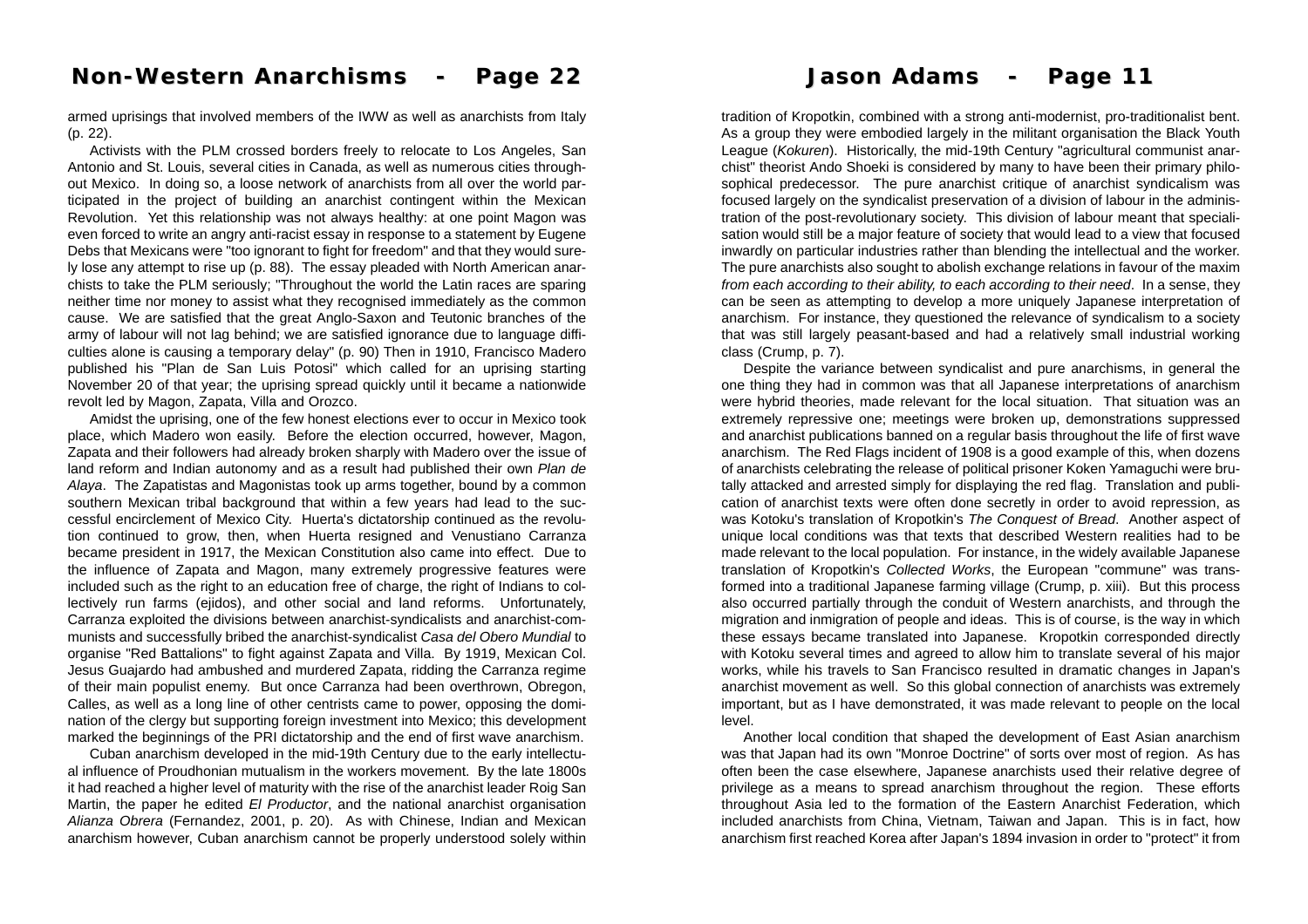# **Non-Western Anarchisms - Page 12 Non-Western Anarchisms - Page 12**

China. Korean migrants living in Tokyo came under the influence of Japanese anarchism and engaged heartily in the anti-imperialist movement. As a result, over 6,000 were rounded up after incredulously being blamed by the authoritarian Japanese state for Tokyo's 1923 earthquake. They were beaten, jailed, and two were even sentenced to death along with their Japanese comrades in the "High Treason Case" (MacSimion, 1991). Later, during the 1919 independence struggle, in which anarchists were prominent, refugees migrated into China, which was at the height of anarchist influence as a result of the New Culture movement. At the same time, Japanese anarchists at the time continued their solidarity work with the Korean liberation movement.

By 1924, the Korean Anarchist Communist Federation (KACF) in China had formed with an explicitly anti-imperialist focus and helped to organise explicitly anarchist labour unions as well. At the same time, anarchist tendencies were developing within Korea itself. For instance the Revolutionists League is recorded to have organised around this time and to have maintained extensive communications with the Black Youth League in Tokyo. By 1929, their activity had materialized fully in Korea itself, primarily around the urban centres of Seoul, Pyonyang and Taegu. The apex of Korean anarchism however came later that same year outside the actual borders of the country, in Manchuria. Over two million Korean immigrants lived within Manchuria at the time when the KACF declared the Shinmin province autonomous and under the administration of the Korean People's Association. The decentralized, federative structure the association adopted consisted of village councils, district councils and area councils, all of which operated in a cooperative manner to deal with agriculture, education, finance and other vital issues. KACF sections in China, Korea, Japan and elsewhere devoted all their energies towards the success of the Shinmin Rebellion, most of them actually relocating there. Dealing simultaneously with Stalinist Russia's attempts to overthrow the Shinmin autonomous region and Japan's imperialist attempts to claim the region for itself, Korean anarchists by 1931 had been crushed (MacSimion, 1991).

Throughout East Asia, anarchists demonstrated a strong commitment to internationalism, supporting each other and reinforcing each other's movements rather than thinking simply in terms of their own nation-states. The "nationalism" of Chinese and Korean anarchists can thus be seen as a form of anarchist *internationalism* dressed up in nationalist clothing for political convenience. In both of these countries, the anarchist movement sought to reinforce nationalist struggles insofar as they cast off imperial domination; but they were decidedly internationalist in that the long term goal was to abolish both the Chinese and Korean nation-state systems as well. The same can be said for Japanese anarchists who lent their solidarity to the anti-imperialist movements in Japan, Korea and other parts of East Asia. As noted earlier, the rise of the Eastern Anarchist Federation and its paper "The East" (*Dong Bang*) is testament to the global nature and focus of anarchism during the early 20th century.

Though India is located on the Western border of China, connection and communication between the anarchisms of both are relatively unknown since in India anarchism never really took on much of a formally named "anarchist" nature. In

### **Jason Adams - Page 21 Jason Adams - Page 21**

combined with co-optation became the strategy of the corporative state. Anarchists did not initially call the General Strike, rather it was initiated by those masses of female textile workers whom anarchist organisers had ignored. At first this self-activity of working women and other sections of the industrial working class put male anarchist leaders on the defensive. But ultimately the anarchists accepted female leadership and chose to work with them rather than against them (Wolfe, 1993, p. 25).

The anarchist movement in Brazil began its decline for several reasons; one was that it often failed to adequately reach out to the rural majority population. Another is that the success of the Bolshevik revolution spelt the beginning of the end of anarchist ideological hegemony. As in Argentina and Uruguay, the anarchist movement split evenly into two camps: pro-Bolshevik and anti-Bolshevik. Many of the most active anarchists would soon move on to become heavily involved in the activities of the PCB as a result of this split. The party shunned those who did not do so, and internal purges eventually ousted those who retained some anarchist sympathies (p. 33). The final nail in Brazilian anarchism's coffin was the Revolution of 1930, which marked the beginning of a new era of the officialistic, paternalistic, co-optative system of "corporatism."

While anarchism in the southern cone countries impacted on the global movement to an extent, the anarchist movement that most affected and influenced the direction of anarchism throughout Latin America and much of the rest of the word as well was that which developed in Mexico. This began in 1863, when a Mexico City philosophy professor of Greek descent named Plotino Rhodakanaty formed the first anarchist organisation in the country, a coalition of students and professors called the *Club Socialista de Estudiantes* (CSE). The CSE proceeded to spread their ideas through organising anarchist labour unions amongst the urban working class; shortly this lead to the first strike in Mexican history, to organising amongst Indian populations in southern Mexico and eventually to a new organisation called *La Social*, which featured activists from the Paris Commune in exile, eventually reaching a peak level of 62 member organisations nationwide (p. 9). For all of this considerable activity, Rhodakanaty and many of his comrades were eventually executed at the hand of Porfirio Diaz.

As elsewhere in Latin America, the post-colonial period had been marked by dictatorship after dictatorship and then finally a major social revolution in 1910. In this revolution, the cause of the Mexican worker and peasant was taken up by a temporary alliance between Ricardo Flores Magon, Emiliano Zapata, Pancho Villa and Pascal Orozco. Of these, Magon can be characterised most accurately as being an anarchist; his brother Enrique and himself published a popular anarchist newspaper called *Regeneracion* beginning in 1900. Of Zapotec Indian background, the two were driven largely by a determination to ensure the autonomy of Indian peoples in whatever social arrangement would arise out of the revolution (Poole, 1977, p. 5). By 1905, they had formed the anarchist-communist oriented Mexican Liberal Party (PLM); named as such in order to not drive people away, while still remaining thoroughly anarchist in demands. This strategy worked well eventually leading to two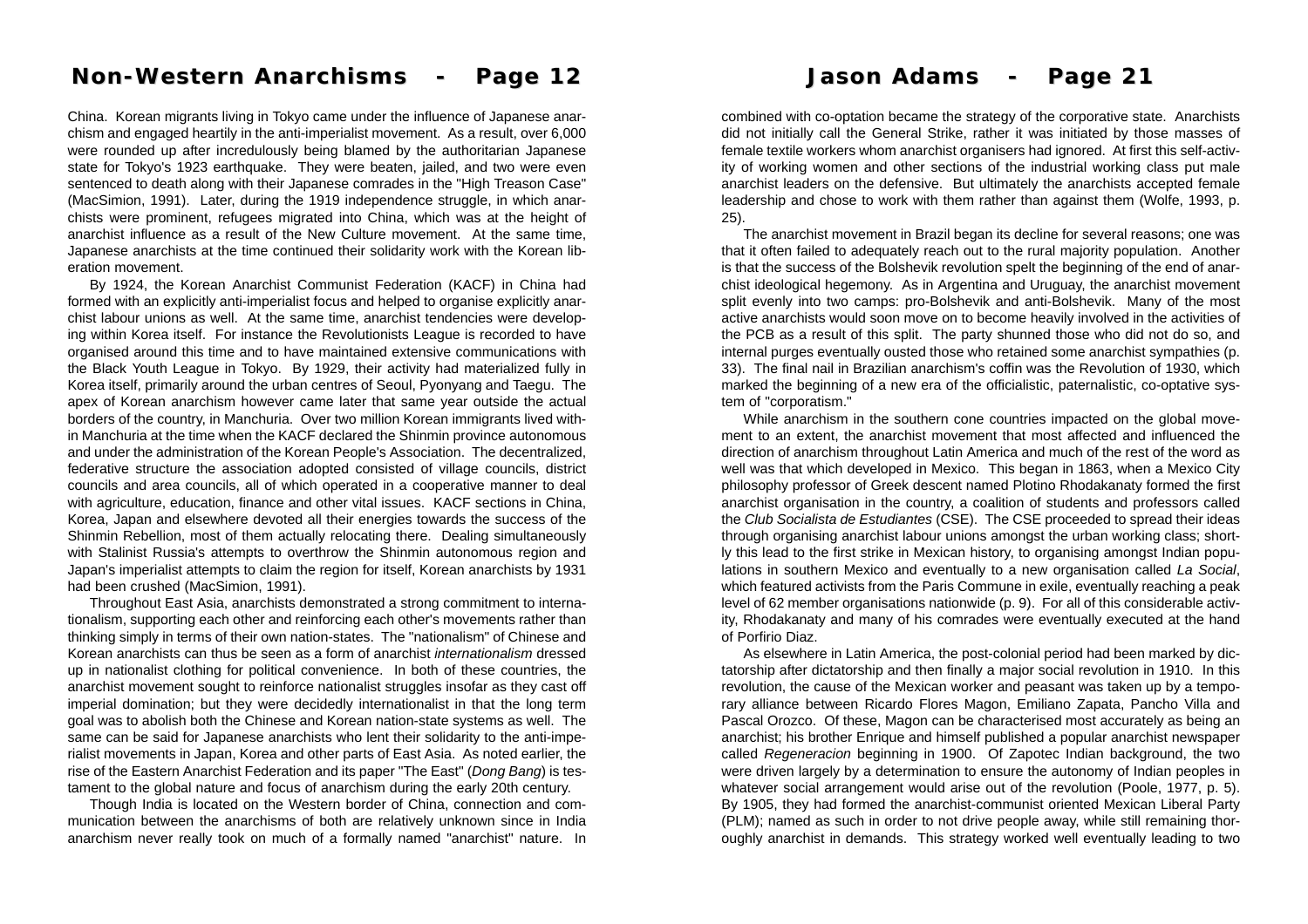### **Non-Western Anarchisms - Page 20 Non-Western Anarchisms - Page 20 Jason Adams - Page 13 Jason Adams - Page 13**

anarchism was in the early years primarily a working class rather than a peasant movement. Here too, it was the largest revolutionary movement in the first quarter of the 20th Century. The movement was largely based on affinity group based Resistance Societies affiliated to the FORU, which formed in 1905. Malatesta soon became involved in the FORU as well, influencing it away from Bakuninist collectivist anarchism and towards Kropotkinist communist anarchism. The FORU worked on a wide variety of issues, well outside the scope of the business unions. For instance, a major campaign against alcoholism was initiated, as well as initiatives to set up cooperative schools and libraries. These developments came largely due to the anarchist focus on the importance of creating a parallel anarchist culture. While much of this came out of the FORU, most anarchist culture, including plays, poetry readings and other events of the time, came out of those affiliated with the *Center for International Social Studies* (CIES) in Montevideo (p. 224). The CIES was heavily involved as well in the anarchist press, with such publications as *La Batalla* - presumably named after the earlier Argentine paper of the same name - which was published continuously for over fifteen years.

Dynamic in many ways that other anarchist movements were not, the Uruguayan anarchists were very internationalist in scope as well; some would say too much so. When the Mexican revolution erupted onto the global stage in 1910, Uruguay's anarchist movement sent delegations to help the Magonistas; they likewise aided the CNT-FAI with International Brigade soldiers in the thick of the Spanish Civil War (p. 226). The eventual decline of anarchism in Uruguay stemmed primarily from the successful Bolshevik revolution and the enormous ideological loyalty-based splits that emerged in the movement between the FORU and the USU as a result.

The final anarchist movement of the southern cone countries we will examine that which developed within the massive nation-state of Brazil. Within the context of Brazilian latifundia, corporatism and authoritarianism in which large landholders held great sway over the destiny of the vast majority of the population with the backing of the military and the state, mutual aid societies and cooperatives were the only recognised legal form of organisation. But as in Argentina and Uruguay, clandestine affinity-group based Resistance Leagues formed the backbone of militant Brazilian unionism, protecting anarchists from repression. However, this anarchist unionism was limited largely to skilled artisans and other workers, leaving the majority of other types of workers such as immigrants and women without union representation.

As in China and South Africa, the Brazilian communist party, the PCB, grew out of the ruins of the once-volatile anarchist movement (Chilcote, p. 11, 1974). However, anarchism had the greatest influence in Brazil primarily from 1906 to 1920, mostly amongst urban immigrant workers. It was in this context that it became the predominant stream within the labour movement by 1906, far more important in fact, than state-socialism (p. 19). Anarchist labour militants, active in the Congresso Operario do Brasil (COB) are remembered for helping the Brazilian working class to win the eight-hour day as well as significant wage increases across the board. The Sao Paolo General Strike of 1917 marked the first of three years of militant anarchist activity within the labour movement. During these years, a strategy of repression

India, the relevance of anarchism is primarily in the deep influence major aspects of it had on important movements for national and social liberation. In order to understand the development of the heavily anarchistic Satyagraha movement in India, one must first consider the objective local conditions in which it developed. India is the second most populated country in the world, weighing in at over 1 billion people. Going back into ancient Hindu thought, one can indeed find predecessors to the concept of a stateless society; the *Satya Yuga* for instance, is essentially a description of a possible anarchist society in which people govern themselves based on the universal natural law of *dharma* (Doctor, 1964, p. 16). But at the same time that a stateless society is seen as a possibility, much of Hindu political thought is focused on the inherently evil nature of man and the therefore "divine right" of kings to govern, so long as they maintain protection from harm for the people. If they do not govern on the basis of dharma, however, the *Chanakyasutras* allow that "it is better to not to have a king then have one who is wanting in discipline" (p. 26). This of course is a major contrast with the Western notion of a universal divine right of kings regardless of the consequences.

Anarchism finds its first and most well-known expression in India with Mahatma Gandhi's statement "the state evil is not the cause but the effect of social evil, just as the sea-waves are the effect not the cause of the storm. The only way of curing the disease is by removing the cause itself" (p. 36). In other words, Gandhi saw violence as the root of all social problems, and the state as a clear manifestation of this violence since its authority depends on a monopoly of its legitimate use. Therefore he held that "that state is perfect and non-violent where the people are governed the least. The nearest approach to purest anarchy would be a democracy based on non-violence" (p. 37). For Gandhi, the process of attaining such a state of total nonviolence (*ahimsa*) involved a changing of the hearts and minds of people rather than changing the state which governed them. Self-rule (*swaraj*) is the underlying principle that runs throughout his theory of *satyagraha*. This did not mean, as many have interpreted it, just the attainment of political independence for the Indian nation-state, but actually, just the opposite. Instead, swaraj starts first from the individual, then moves outward to the village level, outward further to the national level; the basic principal is that of the moral autonomy of the individual above all other considerations (p. 38).

So overall, Gandhi's passion for collective liberation sprang first and foremost from a very anarchistic notion of individualism; in his view, the conscience of the individual is truly the only legitimate form of government. As he put it, "swaraj will be an absurdity if individuals have to surrender their judgement to a majority." While this flies in the face of Western notions of governance, Gandhi reasoned that a single sound opinion is far more useful than that of 99.9% of the population if the majority opinion is unsound. It was also this swaraj individualism that caused him to reject both parliamentary politics and their instrument of legitimisation, political parties; he felt that those who truly wanted a better world for everyone shouldn't need to join a particular party in order to do so. This is the difference between *Raj-Niti* (politics of the state) and *Lok-Niti* (politics of the people). Swaraj individualism meant that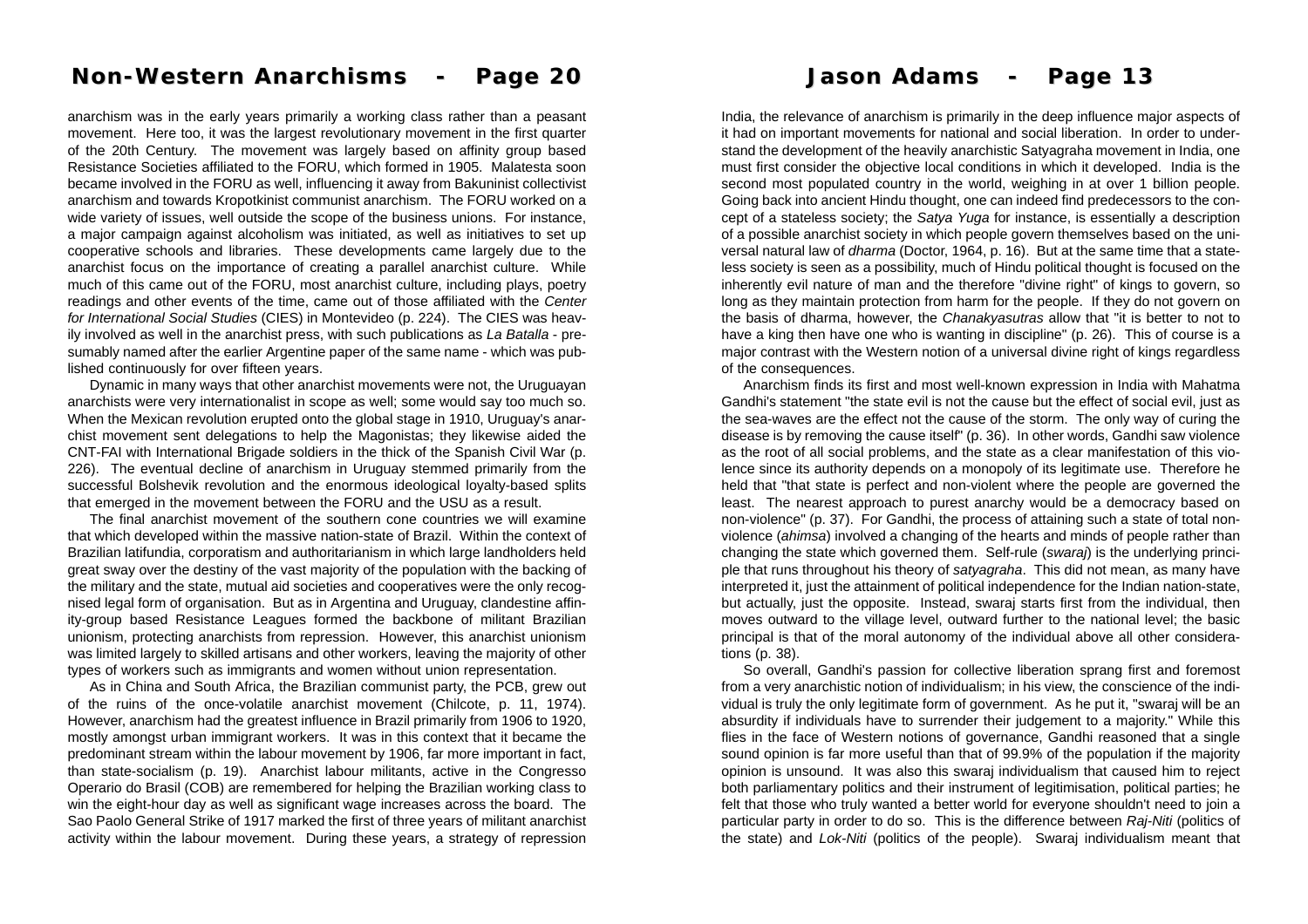# **Non-Western Anarchisms - Page 14 Non-Western Anarchisms - Page 14 Jason Adams - Page 19 Jason Adams - Page 19**

everything had to be rethought anew: for instance, the notion that the individual exists for the good of the larger organisation had to be discarded in favour of the notion that the larger organisation exists for the good of the individual, and one must always be free to leave and to dissent (p. 44).

However, Gandhi's notions of a pacifist path to swaraj were not without opposition, even within the ranks of those influenced by anarchism. Before 1920 a parallel, more explicitly anarchist movement was represented by India's anarchist-syndicalists and the seminal independence leader, Bhagat Singh. Singh was influenced by an array of Western anarchisms and communisms and became a vocal atheist in a country where such attitudes were extremely unpopular. Interestingly, he studied Bakunin intensely but though he was markedly less interested in Marx, he was very interested in the writings of Lenin and Trotsky who "had succeeded in bringing about a revolution in their country." So overall, Singh can be remembered as something of an Anarchist-Leninist, if such a term merits use. In the history of Indian politics, Singh is today remembered as fitting somewhere between Gandhian pacifism and terrorism, as he actively engaged in the organisation of popular anti-colonial organisations with which to fight for the freedom of India from British rule. However, he was also part of a milieu that Gandhi referred to as "the cult of the bomb" - which of course he declared was based upon Western notions of using violence as a means to attain liberation. In response, Indian revolutionaries countered that Gandhi's nonviolence ideas were also of Western origin, originating from Leo Tolstoy and therefore not authentically Indian either (Rao, 2002). It is in fact likely that Singh was influenced by Western notions of social change: like his Japanese counterpart Kotoku Shusui, Singh's comrade and mentor Kartar Singh Sarabha organised South Asian workers in San Francisco, leading both of them to eventually commit their lives to the liberation of Indians the world over.

Notable amongst this milieu was the Hindustan Republican Association as well as the youth organisation *Naujawan Bharat Sabha*; both of which Singh was involved in. Despite his earlier reluctance, by the mid-1920s Singh began to embrace the strategy of arming the general Indian population in order to drive the British out of the country. In service to this mission he travelled throughout the country organising people's militias, gaining a large following in the process. In 1928 this strategy of organised armed revolt gave way to an open support for individual acts of martyrdom and terrorism in an article Singh published in the pro-independence paper *Kirti*. In other issues of this same paper he published his famous essay on "Why I am an Atheist" as well as several articles on anarchism. In the anarchist articles, Singh equated the traditional Indian idea of "universal brotherhood" to the anarchist principle of "no rulers," focusing largely on the primary importance of attaining independence from any outside authority whatever. Though he had been influenced by the writings of Lenin and Trotsky, Singh never did join the Communist Party of India even though he lived for six years after its original founding. (Rao, 2002). Perhaps this was due to the anarchist influence in his ideas; either way anarchist ideas (if not anarchist ideology as a whole) played a major role in both Gandhian and Singhian movements for swaraj.

ly never attained a high degree of organisation amongst the peasantry. However, there were some attempts to organise anarchist student unions in addition to anarchist labour unions (Joll, p. 222). Stirnerist individualist anarchism never found much audience here and so as in many countries around the world, the movement was a balance between anarchist-communists in the tradition of Kropotkin and anarchistcollectivists in the tradition of Bakunin; however there was very little conflict between the two streams. The Italian anarchist-communist Errico Malatesta immigrated in 1885 and within two years had organised the country's first Baker's Union in 1887. This move helped to set the stage for the organising of the Resistance Societies, an affinity-group form of worker organisation that was the backbone of the FOA, which in 1904 became the FORA.

From 1905 - 1910 the anarchist movement exploded in popularity, generalising into the popular movements and pulling off general strikes in Buenos Aires and other places. Society became so unstable that martial law was routinely imposed for short periods of time. Workers were shot at Mayday demonstrations, others imprisoned at Tierra Del Fuego, and torture was rampant. Simon Radowitsky, a youth who threw a bomb at the Chief of Police' car quickly became a well-known martyr when he was sentenced to life in prison. In fact he was so popular that eventually determined comrades organised to a plan to successfully break him out of jail (p. 219).

*La Semana Tragica* - the Tragic Week - was an important event that occurred in 1919 when a general strike was declared but was brutally put down by Colonel Varela, resulting quickly in his assassination. By 1931, the military had taken over and the anarchist movement was suppressed through a combination of death squads, prison sentences and general intimidation. When martial law was finally lifted nearly two years later, all the anarchist newspapers and organisations that had previously been at odds discarded with the past and published a joint declaration called *Eighteen Months of Military Terror*. The intense repression in Argentina had resulted in a great deal of solidarity and mutual aid amongst different types of anarchists, leading to a number of joint publications and actions that transcended diverse ideologies. It was from this new solidarity that both the FORA and other anarchist organisations sent delegations to the International Brigades for the Spanish Civil War against Franco. But soon Argentina would have it's own fascist government to contend with. General Peron officially seized power in 1943, forcing the FORA to go underground again, along with *La Protesta Humana*. When the Peron regime finally fell, another joint publication involving all anarchist tendencies was issued called *Agitacion*. Other publications included *El Descamisado*, *La Battalla* and *La Protesta Humana*, the paper with which Max Nettlau and Errico Malatesta were involved. In the face of such repression, much of the population had accepted the strategic cooptation of popular movements by the Peronist state; those who didn't accept it often looked to the Bolshevik Revolution in Russia as proof that anarchism was no longer a viable idea. The eventual failure of the Spanish Civil War didn't help matters either, and eventually anarchism became of marginal influence (p. 230).

As in Argentina, Uruguay's anarchist movement was largely composed of immigrant European workers who had come from industrialized societies, this meant that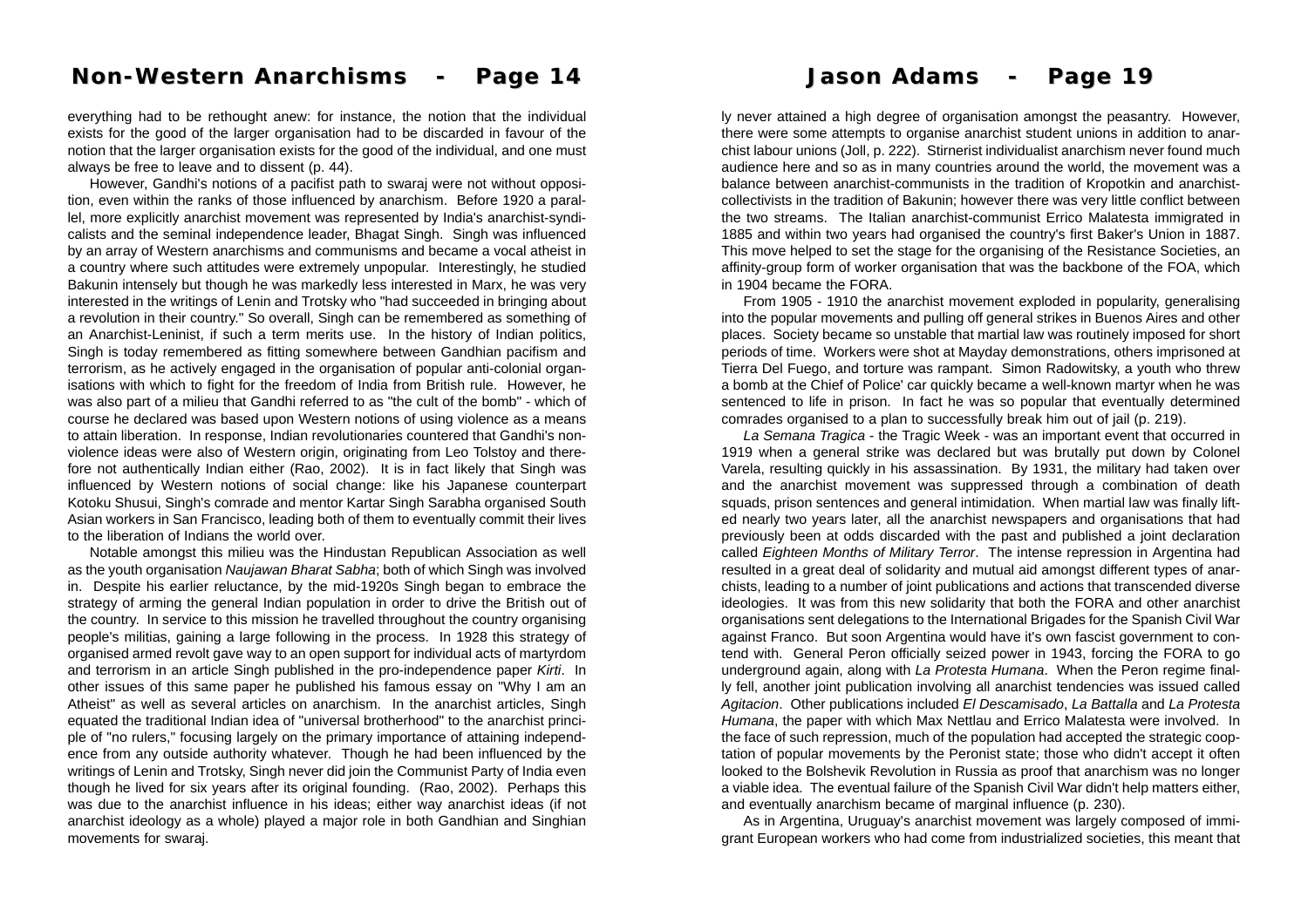# **★ Latin American Anarchism:** *Argentina, Uruguay, Brazil, Chile, Argentina, Uruguay, Brazil, Chile, Mexico and Cuba Mexico and Cuba*

The development of anarchism in Latin America was a process shaped by the unique nature of each country within the region, as well as by those factors that many of them had in common. One thing they all had in common was their subordinate relation to the 1823 Monroe Doctrine that held "the Americas" under the tutelage of the one country that arrogantly refers to itself as the only "America" - that is, the United States. As such, shortly after independence was achieved from Spain and Portugal, the Western Hemisphere was promptly re-colonized - unofficially - in the name of U.S. interests. It was in this subordinate context that the first anarchist movements in Latin America arose, all too often under the iron fist of dictators imposed from above, in El Norte. In addition, it is important to note that the Latin American governmental context was far more influenced by the thinking of Aristotle and St. Thomas Aquinas than it was by liberalism, the largest philosophical influence in the Anglo-Saxon democracies (Erickson, 1977, p. 3). Here, corporatism was the major philosophical force, espousing a view of the state as "organically" reflecting the moral will of the people, rather than as a "referee" for different political forces in society as in North America. The ironic result of this was that all oppositional forces would be seen by much of society as essentially *anti-liberatory*. The ideological process of corporatism involved a sly combination of officialistic co-optation of revolutionary movements and violent repression of those who would not accept such moves. The prevalent role of the Roman Catholic Church in society combined with the tradition of Roman law made up the other two primary factors that set Latin American societies apart from much of the North. This meant of course, that the anarchisms that developed there were qualitatively different as they arose in a significantly different political environment.

In Latin America, the anarchist movement was without a doubt strongest in South America; and in South America, anarchism was without a doubt strongest in the "southern cone" countries of Argentina, Uruguay and Brazil. It was the largest social movement in Argentina from around 1885 until around 1917 when state-socialists took control of the large union federations (Joll, 1971, p. 218). The movement was extremely contentious due to the prevalence of the *latifundia* system in which a very few families controlled almost all of the land. This extreme social stratification set the stage for Peronism, a system in which the old elite families ruled with impunity over the masses of newly arrived immigrants in an extreme aristocratic fashion. Since the only legal means of affecting change in this society was voting, the fact that up to 70% of the urban population was legally disenfranchised did not endear many to the system; in fact, it created a social situation ripe for the development of anarchism.

Anarchism was most popular amongst Argentina's working class sectors: it real-

# ! **African Anarchisms: African Anarchisms:** *Igbo, Egypt, Lybia, Nigeria and South Igbo, Egypt, Lybia, Nigeria and South Africa*

Early African anarchism developed along the extreme continental margins, primarily in the context of ethnically diverse North African and South African port cities. Other than the small amount of literature available on these movements, very little has been published on the subject. As in the Indian context, this is partially because there is less of a history of anarchism here as a coherent ideologically based movement. But it is also partially due to the hegemony of either capitalist-imperialist nation-state systems or post-colonial "African socialist" sytems throughout the region. The largest anarchist movement on the continent in the first quarter of the 20th century was that of South Africa. Indeed, recent studies conducted by Nigerian anarchists such as Sam Mbah have noted that anarchist thought as an ideology did not in any substantial way reach much of the African continent until the mid-20th century (1997, p. 1). However, while acknowledging the lack of an ideologically coherent form of anarchism, throughout their study anarchistic social elements found amongst many African tribes are greatly emphasized. In this way tribal "communalism" is understood as a non-Western form of anarchism, uniquely and specifically within an African context. In their own words "all…traditional African societies manifested 'anarchistic elements'…the ideals underlying anarchism may not be so new in the African context. What is new is the concept of anarchism as a social movement or ideology" (p. 26).

In this usage, the term communalism is used somewhat similarly to Marx's conception of "primitive communism" - a stateless society that is post-hunter gatherer and pre-feudal - though such grand narratives are not taken seriously. This is because this "historical stage" is one that most of Africa never "advanced" beyond, especially in the rural areas of the continent. In this context, elders in the tribal community are recognised as leaders on the basis of experience, but not as authorities with access to any form of a legitimate use of coercion, per se. Religion and "agegraded" groups of males who performed specific tasks for the village acted as methods of maintaining an internal social cohesion, though some stateless societies were also matrifocal (p. 33). In particular the Igbo, Niger Delta Peoples, and Tallensi are well known for being marked by anti-authoritarian, directly democratic social formations. They organised primarily around the supreme authority of mass village assemblies in a form of direct democracy, tempered with the advice of the council of elders. Though these societies were primarily patriarchal, women played certain roles in the governance of society through their own organisations as well (p. 38).

The advent of so-called "African socialism" emerged out of the colonization, industrialization and urbanization of the continent. This began with the Berlin Conference of 1884-1885 in which Europe carved Africa up into nation-states,